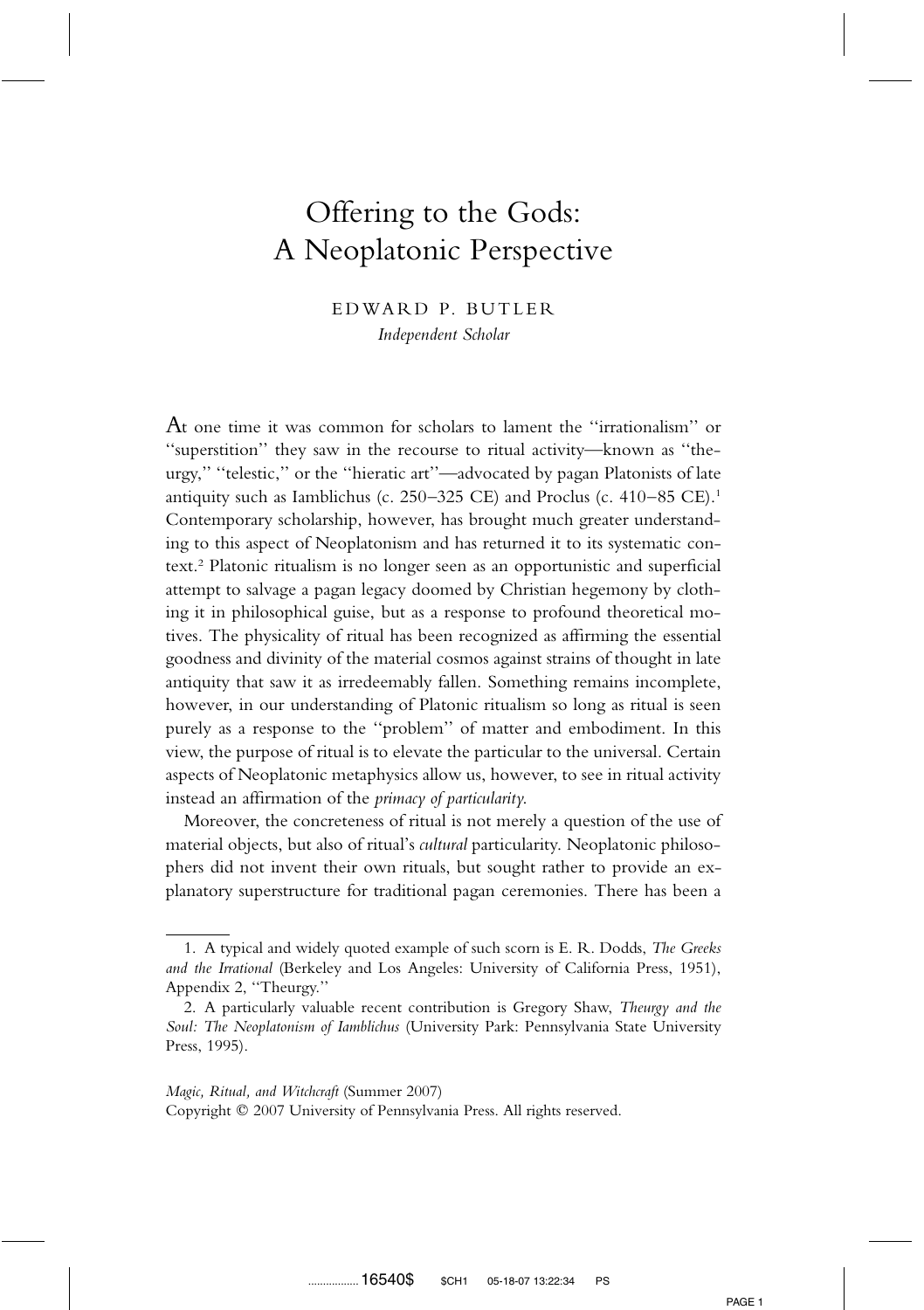tendency to exaggerate the importance of the *Chaldaean Oracles*—the apparent source for the term ''theurgy'' (literally, ''God working'')—as the ''sacred text'' of Neoplatonic ritualism, as if the Neoplatonists turned to ritual as a result of being converted to some new, exotic religion.3 On the contrary, Neoplatonic ritualism is not the expression of any narrow religious viewpoint, but of a philosophy of pagan religion in general—a ''philosophical theory of myth," as Pierre Boyancé terms it, "that overflows the confines of this or that ritual and has a more general scope.''4 Different philosophers brought to this endeavor their own peculiar religious preoccupations. Thus Iamblichus writes *On the Mysteries* in the pseudonymous guise of an Egyptian priest and privileges Egyptian and Assyrian traditions; Proclus draws equally from the *Chaldaean Oracles* and from traditional Hellenic sources such as the *Orphica* and the Eleusinian mysteries, while, according to his biographer Marinus, his personal religious practice involved the worship of Gods from several pantheons; Hermias (fl. late fifth century CE), as Boyancé points out, seems to focus more exclusively on the Hellenic tradition.<sup>5</sup> Damascius (c. 462–538 CE), the last scholarch of the Academy at Athens, displays a more than superficial knowledge of, as well as a profound respect for, Hellenic, Egyptian, Mesopotamian, and Levantine theologies,<sup>6</sup> and his account of the Alexandrian Platonists in his *Philosophical History* portrays a similar religious diversity among the pagan academicians there. Marinus reports a disagreement among the pupils of Syrianus, Proclus's teacher, over whether they preferred Syrianus to conduct a special seminar on the *Oracles* or on the *Orphica*. <sup>7</sup> That Syrianus left the choice up to his pupils and that there was such divergence of opinion indicates that these texts were of equal significance, and the question of which to study more closely was a matter of taste as much as anything else.

But what was the precise significance of such religious—and hence ritual—diversity within the broad framework of a pagan Platonic philosophy of religion? If the metaphysical justifications for ritual were thought to lie in the particular's striving toward the universal, although for its own part ritual re-

<sup>3.</sup> A tendency criticized by Pierre Boyancé, "Théurgie et Télestique Néoplatoniciennes,'' *Revue de l'Histoire des Religions* 147, no. 2 (1955): 189–209.

<sup>4.</sup> Boyancé, "Théurgie," 193.

<sup>5.</sup> Boyancé, "Théurgie," 194.

<sup>6.</sup> See *Damascius: Traite´ des premiers principes*, ed. L. G. Westerink, trans. Joseph Combès, 3 vols. (Paris: Belles Lettres, 1986–1991), 3:165–67; alternately, *Damascii successoris dubitationes et solutiones de primis principiis*, ed. C. E. Ruelle, 2 vols. (Paris: Klincksieck, 1889), 1:321–24.

<sup>7.</sup> *Vita Procli* 26, ed. J. F. Boissonade (Leipzig: Teubner, 1850).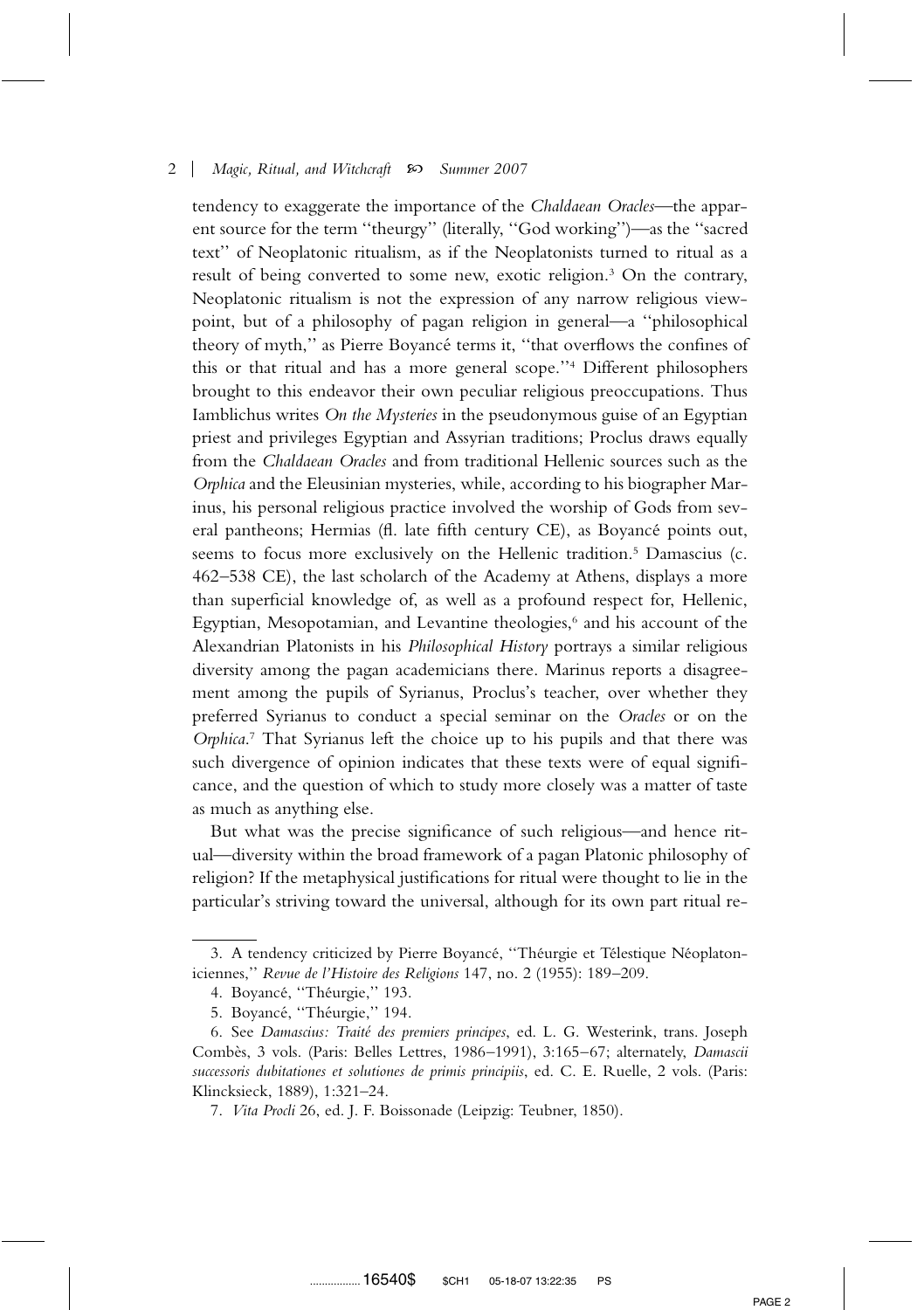mains fused to a cultural context—or indeed to a *multicultural* context, a context that the pagan Neoplatonists showed no desire to transcend—then one would be left with the impression of an unresolved tension. Are the ancient and diverse religious traditions of which pagan Platonists saw themselves as the inheritors merely a ladder to be thrown away once one has climbed up to a transcendent enlightenment? Taking better account of the *nondualistic* trend in Platonic metaphysics—by which I mean the trend against seeing the opposition between matter and form as fundamental—can help us to understand the value pagan Platonists accorded to such cultural contents, not as a means to an end, but for their own sake. Furthermore, the type of ritual I shall be discussing is not of a sublime variety only suited to the philosopher—not, that is, some set of mystical exercises for an elite circle of initiates. Rather, it is the most basic sort of ritual known throughout the world, namely the presentation of offerings to a deity, which is illuminated by a passage from the commentary by Simplicius on Epictetus's *Encheiridion* on the proper spirit in which to make offerings to the Gods.

## $\alpha$

Before taking up Simplicius, however, it is necessary to explicate further the general position of ritualism in Neoplatonic thought. First, then, a word ought to be said about the notion of a distinction between a ''higher'' and a ''lower'' theurgy that certain authors have seen in the Neoplatonists.8 No Platonist explicitly draws such a distinction; it is, rather, a modern construct answering to a perceived lack of coherence in the things Platonists do say about ritual, and accordingly there is no consensus about how it is to be drawn. In my opinion, the importance of any such distinction, if it existed, has been greatly overstated. Neoplatonists do distinguish, although not systematically, between the different purposes for which ritual might be undertaken—for example, more ''mundane'' or more ''spiritual''—and which accordingly call for the use of different methods.<sup>9</sup> However, the unity and thematic continuity of theurgy seems to be more significant to the ancient thinkers than these differences. The clearest programmatic statement of this unity is probably the reference by Proclus to ''the theurgical power, which is superior to all human wisdom and science since it gathers together the bene-

<sup>8.</sup> For example L. J. Rosán, *The Philosophy of Proclus* (New York: Cosmos, 1949); and Andrew Smith, *Porphyry's Place in the Neoplatonic Tradition* (The Hague: M. Nijhoff, 1974).

<sup>9.</sup> For example Iamblichus, *Jamblichi de mysteriis liber*, ed. G. Parthey (Berlin: F. Nicolai, 1857), 224–25.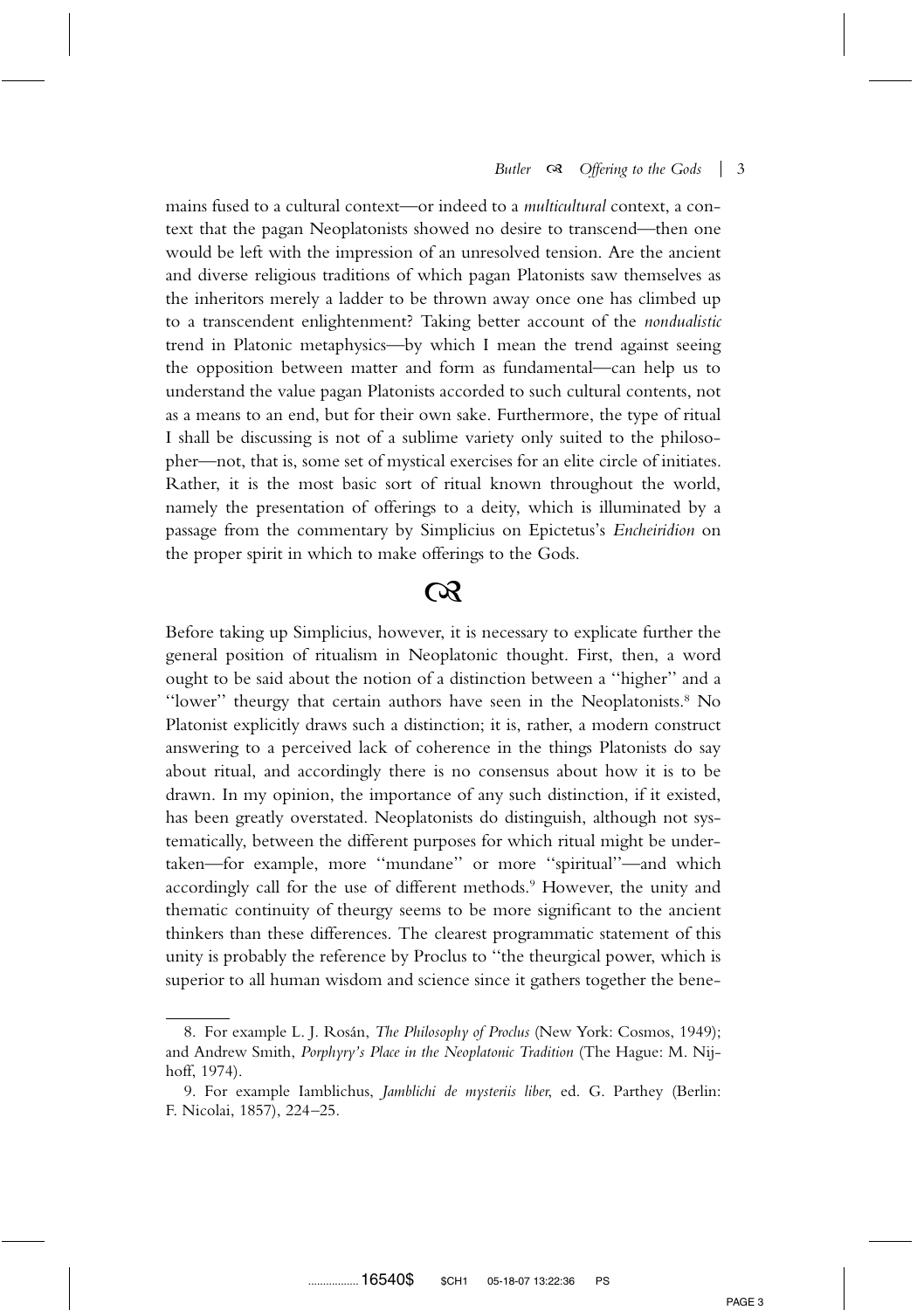fits of divination and the purificatory powers of ritual and all the activities whatsoever of divine inspiration."<sup>10</sup> In some cases, it appears that modern authors press a distinction between a ''higher'' and a ''lower'' theurgy in order to find in the pagan Platonists something answering to Dodds's prejudicial and anachronistic distinction between ''rational mysticism'' and ''vulgar magic,'' in which the latter signifies virtually anything connected to actual pagan religiosity. In this dispute, it seems that commentators are, once again, troubled by how to understand the relationship between culturally dense ritual and abstract philosophical categories—between the particular and the universal.

The understanding of ritual in late pagan Platonists was informed by a metaphysics for which beings are sustained by two kinds of causation. On one hand, the logical subsuming of particulars by universals represents beings' successful assimilation to their formal causes. In this respect, the taxonomic diagram sometimes known as ''Porphyry's tree'' represents a living reality for beings, in which the particular secures its being by transcending its particularity, and to the degree it can identify itself with more universal principles, it shares in their broader and deeper mode of being; but the degree of assimilation cannot, by definition, be total for the total entity. Thus, although Neoplatonism's most developed form is clearly monistic rather than dualistic and there is no absolute substrate for the procession of Being, nevertheless the opposition expressed by the ''upward tension'' (*anatasis*)11 beings experience toward more universal beings is increasingly powerful the more particular a being is. The other kind of causal relationship constitutive for beings, however, is to entities superior to Being Itself, and hence superior to form, namely the Gods, who are ''supraessential'' (*huperousios*). While in the formal relationship the particular is subordinated to the universal, the particular possesses by virtue of its very particularity a kinship with the Gods, because the Gods transcend form just as particular beings express the limits of formal determination at the other end of the hierarchy. In this sense, we and the Gods mirror one another: they are ''nonbeings'' in a superlative sense, we, qua particulars, in a privative sense.

The practice of "theurgy" or "telestic" (from *teleô*, to make perfect, i.e., to consecrate), that is, ritual work directed toward the Gods, is grounded in

<sup>10.</sup> *Proclus: The´ologie Platonicienne*, ed. H. D. Saffrey and L. G. Westerink, 6 vols. (Paris: Les Belles Lettres, 1968–97), 1.25:113, lines 6–10.

<sup>11.</sup> E.g., *Proclus: The Elements of Theology*, ed. and trans. E. R. Dodds, 2nd ed. (Oxford: Clarendon, 1963), prop. 35: ''each thing has a natural appetition of its wellbeing and of the Good, and an upward tension towards its begetter.''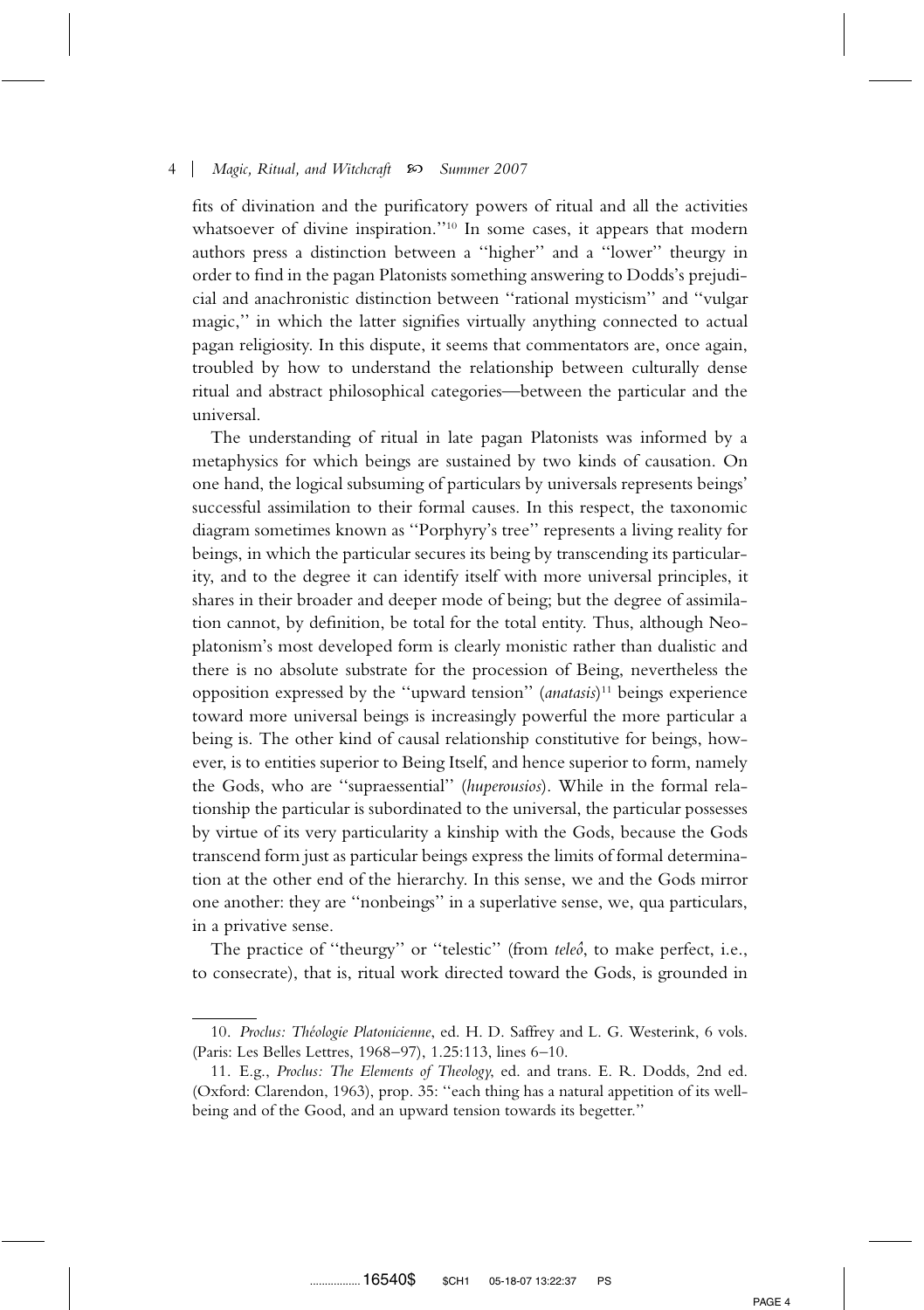the fundamental nature of the soul, which is related at once to the order of forms and to the order of the ''henads'' or Gods (from *to hen*, the One). As Proclus explains it:

The soul is constituted from intellective *logoi* [reason-principles] and from divine symbols [sumbolôn], of which the former come from intellective forms, the latter from the divine henads; and we are images [*eikones*] of intellective essences but statues [agalmata] of nonconceptual tokens [agnôstôn sunthêmatôn]. And just as every soul is the totality [plêrôma] of all the forms, but subsists universally according to a single causality, likewise it participates of all the tokens through which it is connected to things divine, but the existence [*huparxis*]  $\leq$  of it> is defined in unity/in the One [*en heni*].12

A soul exists, so to speak, as a bridge between these parallel series, which we may call *formal* and *existential*, respectively. According to the former, it is a particular instance of a universal, namely its form or species, while according to the latter, it is a unique or ''existential'' individual. *En heni* does not here mean in an hypostatized ''One,'' because the Neoplatonists' First Principle, the One Itself, is not *one*. <sup>13</sup> Rather, to be defined *en heni* means to exist through *the principle that makes things units or individuals*. These two series join the soul in turn to two distinct organizations: the former to the conceptual organization of the Forms (the *pleˆroˆma*, as Proclus calls it here), the latter to the Gods. The Gods are not Forms but individuals—henads. The objects of theurgy—and thus the *subjects* of theurgy as well—are *huparxeis*, ''existences,'' while the objects of knowledge (and its subjects, too, according to the principle that ''like knows like'') are *ousiai*, ''substances'' or ''essences.'' While *ousiai* are formal, and thus universal, *huparxeis* are unique; hence the comparison of the individual soul to a cult statue. A cult statue depicts any number and

<sup>12.</sup> Proclus, *De Philosophia Chaldaica* 5, in *Oracles Chaldaïques*, ed. and trans. Edouard des Places (Paris: Les Belles Lettres, 1971).

<sup>13.</sup> Cf. Proclus, *In Timaeum commentaria* (see *Procli Diadochi In Platonis Timaeum commentaria*, ed. Ernst Diehl, 3 vols. [Leipzig: Teubner, 1903–6], 3:14–15), on Plato's description of Eternity (*Aioˆn*) as ''abiding in unity [*en heni*]'' (*Tim.* 37D): ''We may ask, in what one? Is it in the Good [i.e., the First Principle] . . . ? But the Good does not even abide in itself, on account of its simplicity. . . . Much less therefore can anything else abide in it. . . . This is to abide in one: to have the whole present at once and the same immutable existence [*huparxis*]. Every divine nature thus begins its activity from itself; and so Eternity will establish itself in unity . . . prior to eternal beings [i.e., prior to its participants].'' To be established *in the One* is thus to be established *in oneself*.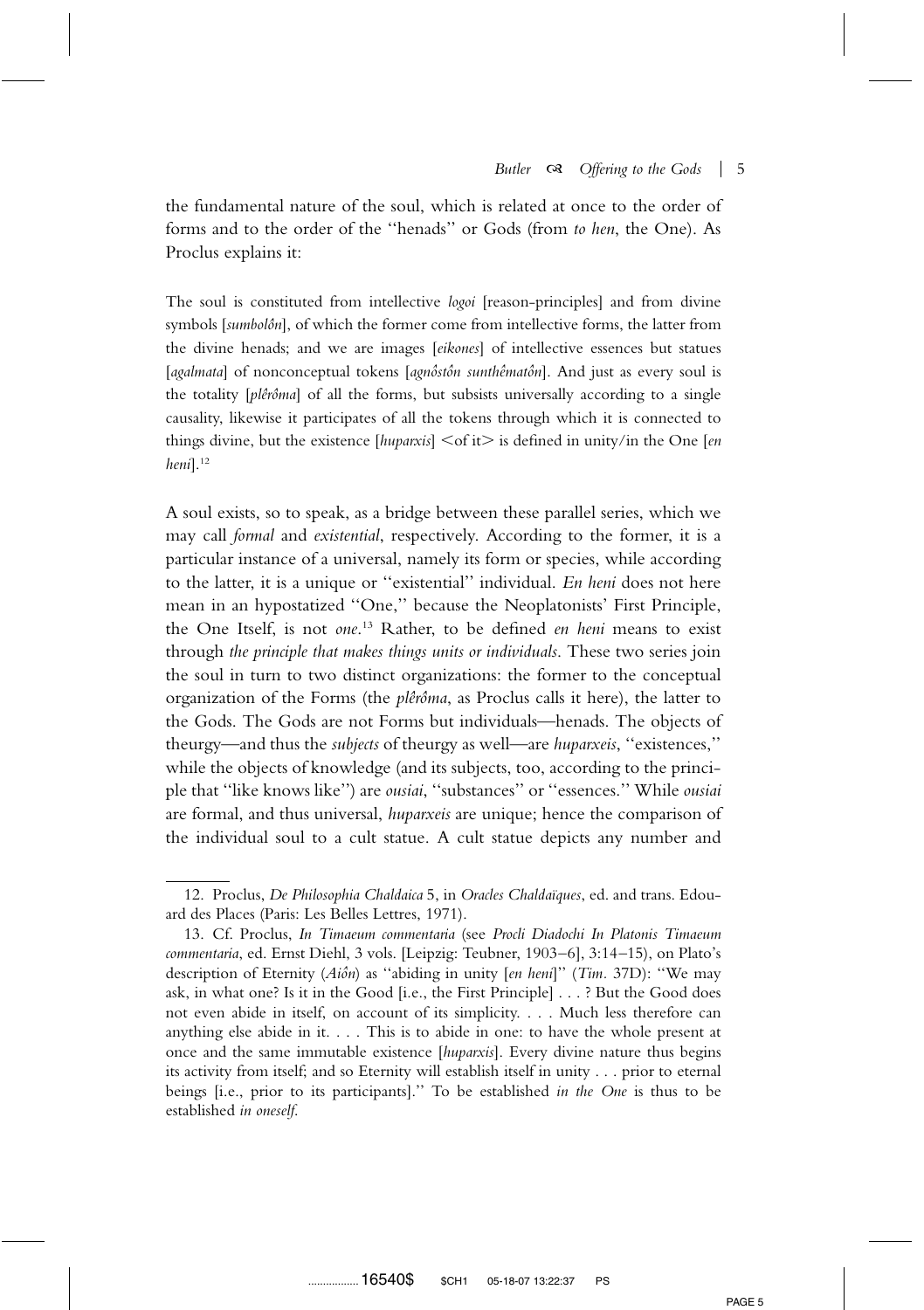combination of natural species, but what makes it an object of theurgic intentionality is its necessarily particular consecration, as well as its relationship to a certain deity, a relationship also of *particular* to *particular* and not of particular to universal or image to form. This is especially important since the *formal* series exhausts itself before it reaches the individual, who therefore represents the nadir of intelligibility and of being for this series, while the *existential* series serves to determine a unique individual qua individual—and hence in a certain respect does not share the formal series' sharp declination.<sup>14</sup>

A foundational moment for the contrast between formal and existential determination in Platonic thought can be seen in the debate on the subject of translating names that occurred between Porphyry (233–c. 305 CE) and Iamblichus, who is often seen as the father of the ritualistic trend in Platonism.<sup>15</sup> The issue between the two philosophers concerns the status of what Porphyry calls *asêma onomata*, "nonsignifying" or "meaningless" names, that is, the untranslated names of foreign deities as they occur in the sacred texts of non-Hellenic pagan cultures, the profile of which had risen as a direct expression of the polyglot and multicultural nature of the Roman Empire. An eclectic religious marketplace was thus fostered. The debate between these two philosophers, in fact, although taking place in Greek and utilizing Platonic philosophical concepts, is also exemplary of the multiculturalism of the Empire insofar as it occurs between two men, neither of whom is ethnically Greek nor probably had Greek as his first language.

In his *Letter to Anebo*, Porphyry inquires why Greek-speakers should perform ceremonies using ''barbaric'' names, for ''if the hearer [of the names] looks to the signification, it is sufficient that the conception remains the same, whatever happen to be the names. For he who is invoked is not Egyptian by nationality, nor, if he is Egyptian, does he use the Egyptian, or any human language.''16 Porphyry's question really concerns the implications of a common language and a partially shared tradition in a culturally diverse environment. He seeks an answer, however, through an implicit theory of language that seems wholly formal or conceptual, insofar as it regards the names of deities as *translatable* in the same way as ordinary words expressing the same

<sup>14.</sup> For further discussion of the technical issues and critical debate surrounding the parallel series, see the appendix to this article.

<sup>15.</sup> On this exchange, see also Peter Struck, *Birth of the Symbol: Ancient Readers at the Limits of Their Texts* (Princeton, N.J.: Princeton University Press, 2004), chap. 6, ''Iamblichus and the Defense of Ritual.''

<sup>16. &#</sup>x27;'Porphyrii epistola ad Anebonem Aegyptium,'' in *Jamblichi de mysteriis liber* (as n. 9 above), xl.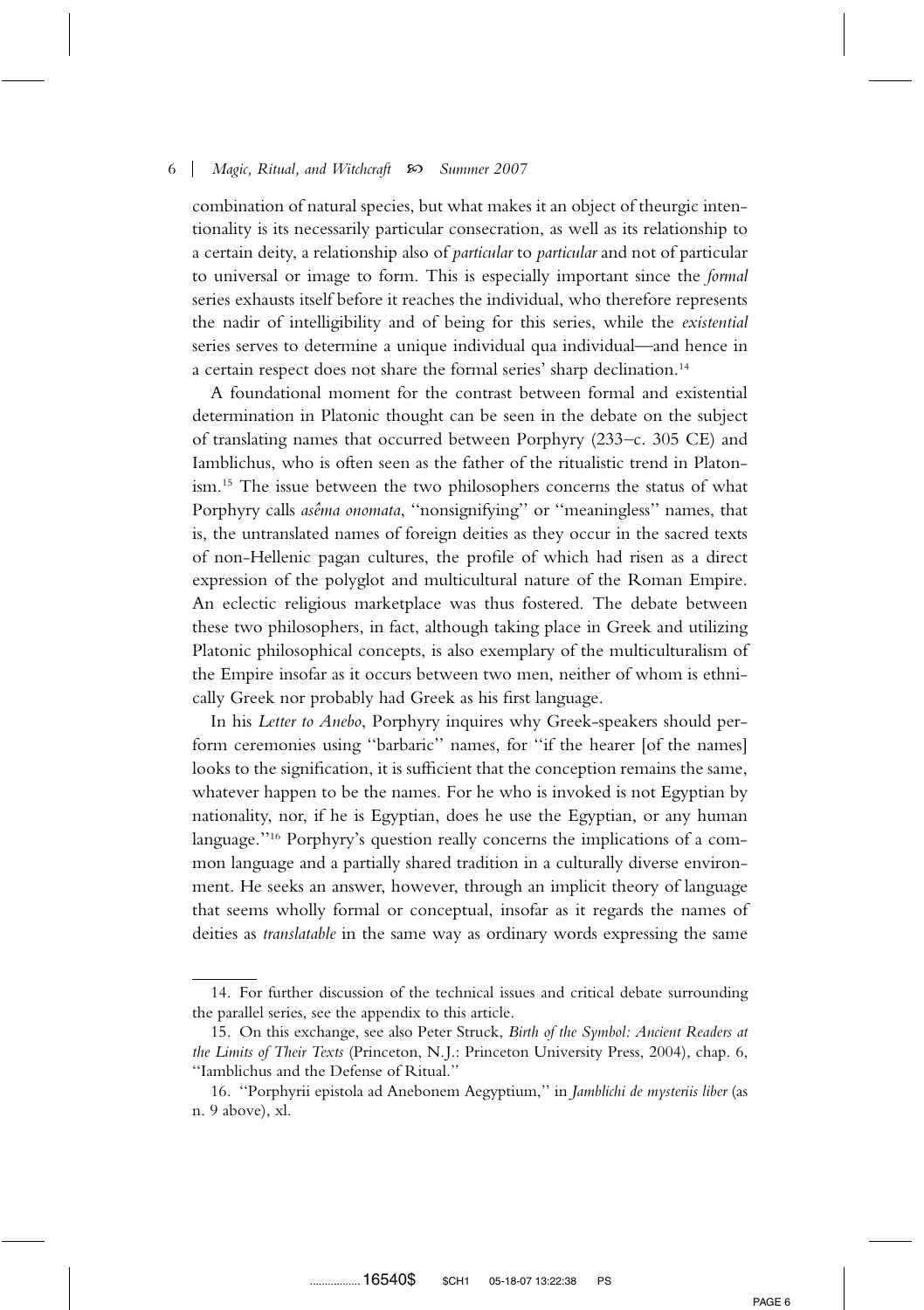concepts in different languages. The names by which the Gods are known, along with virtually all the rest of their culturally specific iconic, mythic, and cultic manifestations, would thus be rendered merely contingent. What would be the status, then, of this culturally specific material? Is it simply a means of ascent to a universal and transcendent divine that is either undifferentiated or not differentiated in a manner coinciding with the manifest differences between cultures? Is engagement with this culturally determinate material perhaps even a hindrance to attaining this transcendent viewpoint? Ontologically, Porphyry's approach also implies that the opposition of matter and form—in this case, multiple ''words'' and singular ''meaning''—extends all the way from the lowest of beings to the Gods themselves. There is no room, in Porphyry's understanding, for anything really corresponding to what we think of as proper names, which have in principle a one-to-one relationship to their bearers, an understanding that we manifest on the level of practice by not translating proper names embedded in foreign-language texts.

Iamblichus replies to Porphyry's question in his book *On the Mysteries*, and in this reply, he invokes a wider sense of signification, in which divine names possess a suprarational efficacy transcending the conceptual sphere altogether:

They [the names] are not, however, without signification as you believe; but though to us they [the meanings] may be unknown (though some are known to us, the explications of which we receive from the Gods), nevertheless to the Gods all of them are meaningful [*seˆmantika*], though not in an articulable way [*ou kata rheˆton tropon*], nor in such a way as that which is signifying and informative for humans through imagination,<sup>17</sup> but either intellectually according to the divine intellect in humanity, or ineffably, in a superior and simpler way according to the intellect united to the Gods. It is necessary, therefore, to keep separate from divine names all discursive conceptions and any rational account, as well as language's inherent physical imitations of natural things. Rather, an intellectual and divine symbolic mark [*sumbolikos charakteˆr*] of the divine likeness [*teˆs theias homoioteˆtos*] must be posited within the names. And moreover, though it [the signification of the name] is unknown to us, yet this is what is most holy about it, for it is superior to cognitive analysis.18

This suprarational function of names places clear limits upon translation: ''Names do not entirely preserve the same meaning in translation; rather,

<sup>17. &#</sup>x27;'Imagination'' here has something like the Kantian sense of schematism, i.e., the grasping of a particular, usually sensible, object as an instance of some universal.

<sup>18.</sup> Jamblichi de mysteriis liber, 255.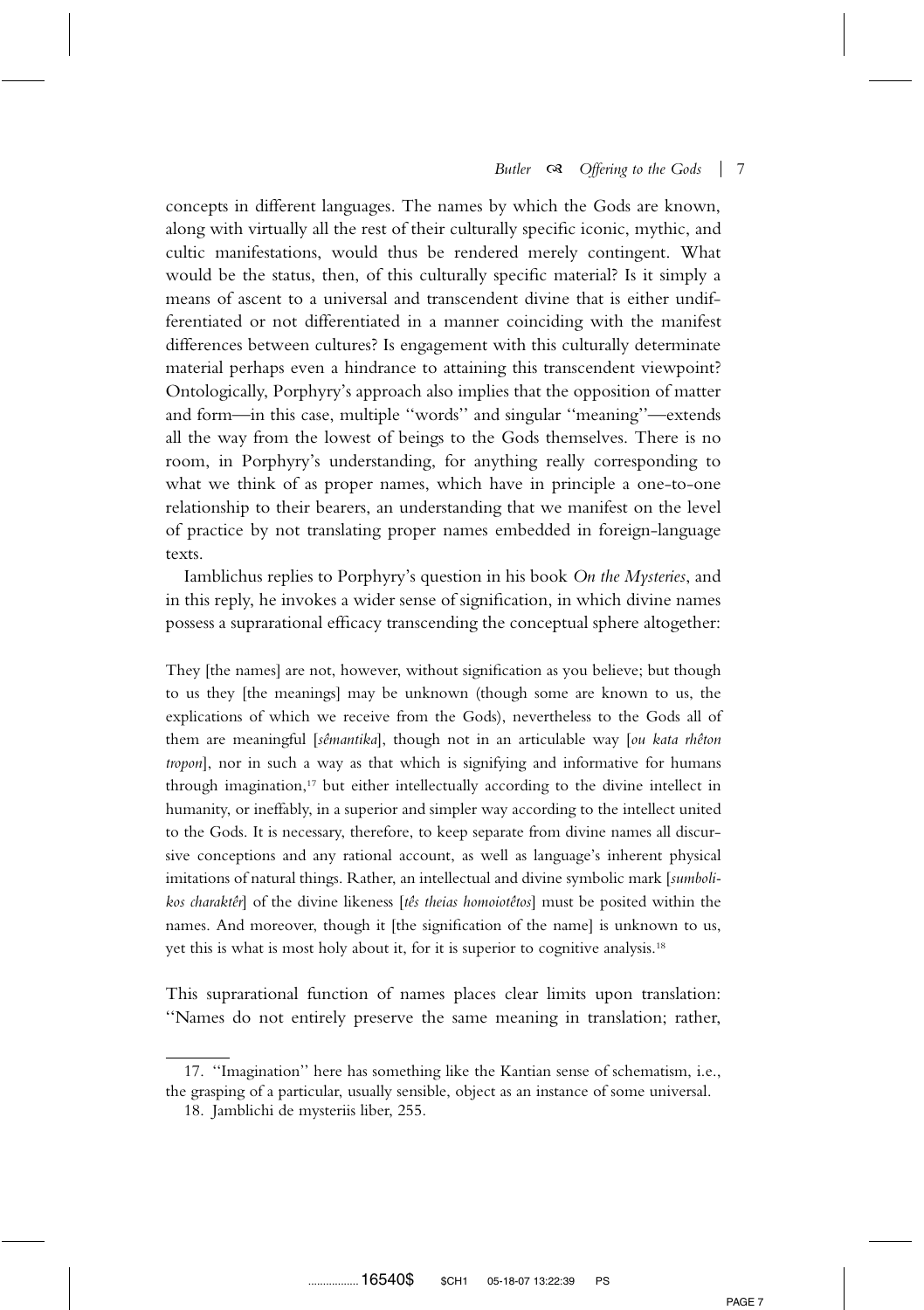there are certain idioms in each nation which cannot be signified by language to another nation.''19 Porphyry and Iamblichus hold contrasting theories of language, and, by extension, of cultural diversity. In Porphyry, language is simply a ''veil originating from our affections, which we attribute to the divine,''20 while for Iamblichus, language's bond with the divine lies precisely in its materiality, in the particularity of names and texts—that is, in that very dimension of language which drops out in the Porphyrian analysis as simply ''nonsignifying.''

It was the Iamblichean view rather than the Porphyrian that was in general adopted by later Neoplatonists, although with characteristically Neoplatonic attempts at conciliation. The issue of translation and proper names forms one part, albeit a crucial one, of the broader problem of particularity and universality resolved in later Neoplatonists through the notion of parallel formal and existential organizations both depending on the Gods. The influence of this doctrine of parallel series coinciding in the particular will be discerned in Simplicius's account of the act of offering to the Gods. The offering is at once an instance of a species and also a unique individual, just as the human worshipper is at once a unique individual (who, moreover, worships within a particular cultural context) and also an instance of universal humanity. We can already see this way of understanding worship in another passage from *On the Mysteries*, in which Iamblichus is defending certain forms of traditional magic in which the operator appears to *command* entities that, so to speak, outrank him or her. Iamblichus explains that

Theurgy as a whole has two aspects: the one as applied by humans, which observes our natural order [taxin] in the totality [en tôi panti], and the other which is made mighty by divine tokens [tois theois sunthe<sup>masi</sup>] and elevated through them to the superior beings to whom it [theurgy] is united, and harmoniously conducts itself in accord with their organization [*diakosmêsin*], in which respect it can reasonably assume the aspect of the Gods. In accord with such a distinction, it [theurgy] appropriately invokes the powers from the totality as superiors insofar as the operator is a human, but on the other hand commands them, since through the ineffable symbols [*aporrêtôn sumboloˆn*] he is in a certain respect invested with the hieratic aspect of the Gods [*to hieratikon tôn theôn proschêma*].<sup>21</sup>

It is not a question here of a displacement within the natural hierarchy that would render a human superhuman, but which would manifest at the same

<sup>19.</sup> Jamblichi de mysteriis liber, 257.

<sup>20. &#</sup>x27;'Epistola ad Anebonem,'' in *Jamblichi de mysteriis liber*, xli.

<sup>21.</sup> Jamblichi de mysteriis liber, 184.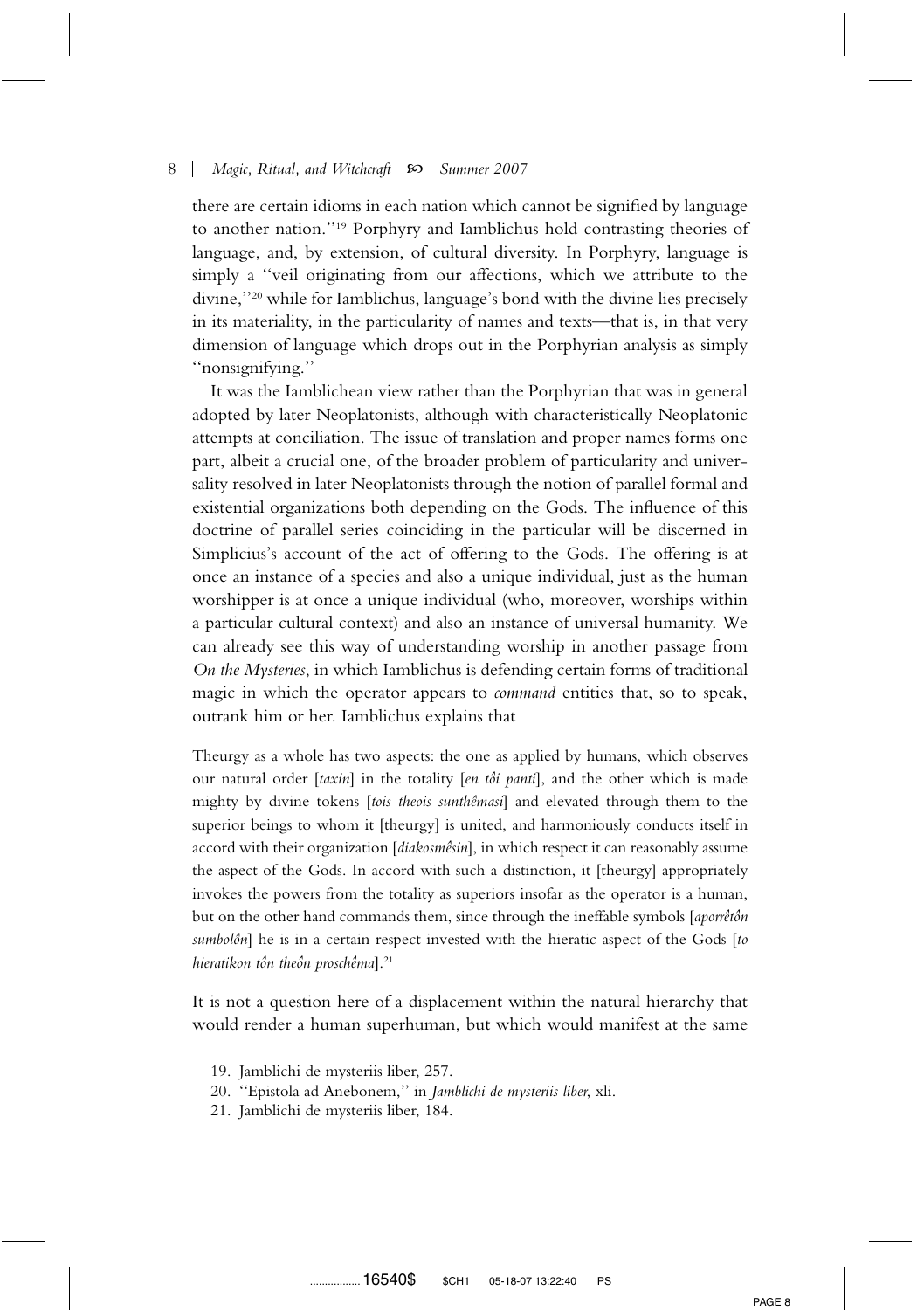time a *rejection* of the natural world; instead, the operator participates in a *parallel* organization through the symbols and tokens. Note, in this respect, the use of the term *to pan*, ''the totality,'' to refer to the universe as a whole in which the parts are completely constituted by their *taxis*, their order or position; the *pleˆroˆma* of the Forms in the passage from Proclus's *De Philosophia Chaldaica* 5 quoted above has a similar implication. Bearing in mind the technical contrast between the universal form of humanity on the one hand and the essentially particular divine ''tokens'' on the other, the term ''ineffable'' takes on a technical sense as well: the tokens and symbols of theurgy are *rationally* ineffable because they are not connected by a web of dialectical inferences but of mythological associations. In this light, the passage (and many others like it) appears less exotic.

It is not clear, given our fragmentary knowledge of the Iamblichean canon, that the ontological structure I am explicating was fully present in Iamblichus, although a crucial element of it, the bond between *particularity* and *divinity*, obviously was. In its fully developed state, however, the duality inherent in the worshipper (and the offering) as a being corresponds on a higher, causal register, to a duality inherent in the Gods inasmuch as they are prior to Being with respect to their existence (*huparxis*) but constitute and sustain Being in and through their potencies (*dunameis*) and activities (*energeiai*). The Gods are in the first place unique individuals, but because they are participated by Being, they can also be conceptualized and classified. Individual beings, in their particularity, fall beneath the level of Being, that is, of Form, while the Gods, in *their* very particularity, or *idiotês*,<sup>22</sup> are *prior* (not temporally, but causally) to the universality of Forms. Form participates the Gods, while beings participate Forms. Thus, in his *Platonic Theology*, Proclus explains that the Platonic conception of the nature of the Gods is superior to others in that it places the divine principle beyond Being, thereby extending the scope of its causality *further* than that of Being, ''for all things cannot enjoy intellect or being, but only those subsisting according to form [kat'eidos huphestêke]; but the principle of all things must be participated in by all beings.''23

In the act of making offerings the human individual, through the consecra-

<sup>22.</sup> This is a term Proclus introduces in his commentary on Plato's *Parmenides* (see *Procli Commentarium in Platonis Parmenidem*, in *Procli philosophi Platonici opera inedita*, ed. Victor Cousin, 2nd ed. [Paris, 1864], 617–1258, at 1049) as a technical term distinguishing the individuality of henads from the difference or otherness (heterotês) of beings. For the individuality of the Gods and their relation to the One Itself in Proclus, see my ''Polytheism and Individuality in the Henadic Manifold,'' *Dionysius* 23 (2005): 83–104.

<sup>23.</sup> Proclus: Théologie Platonicienne, 1.3:13-14.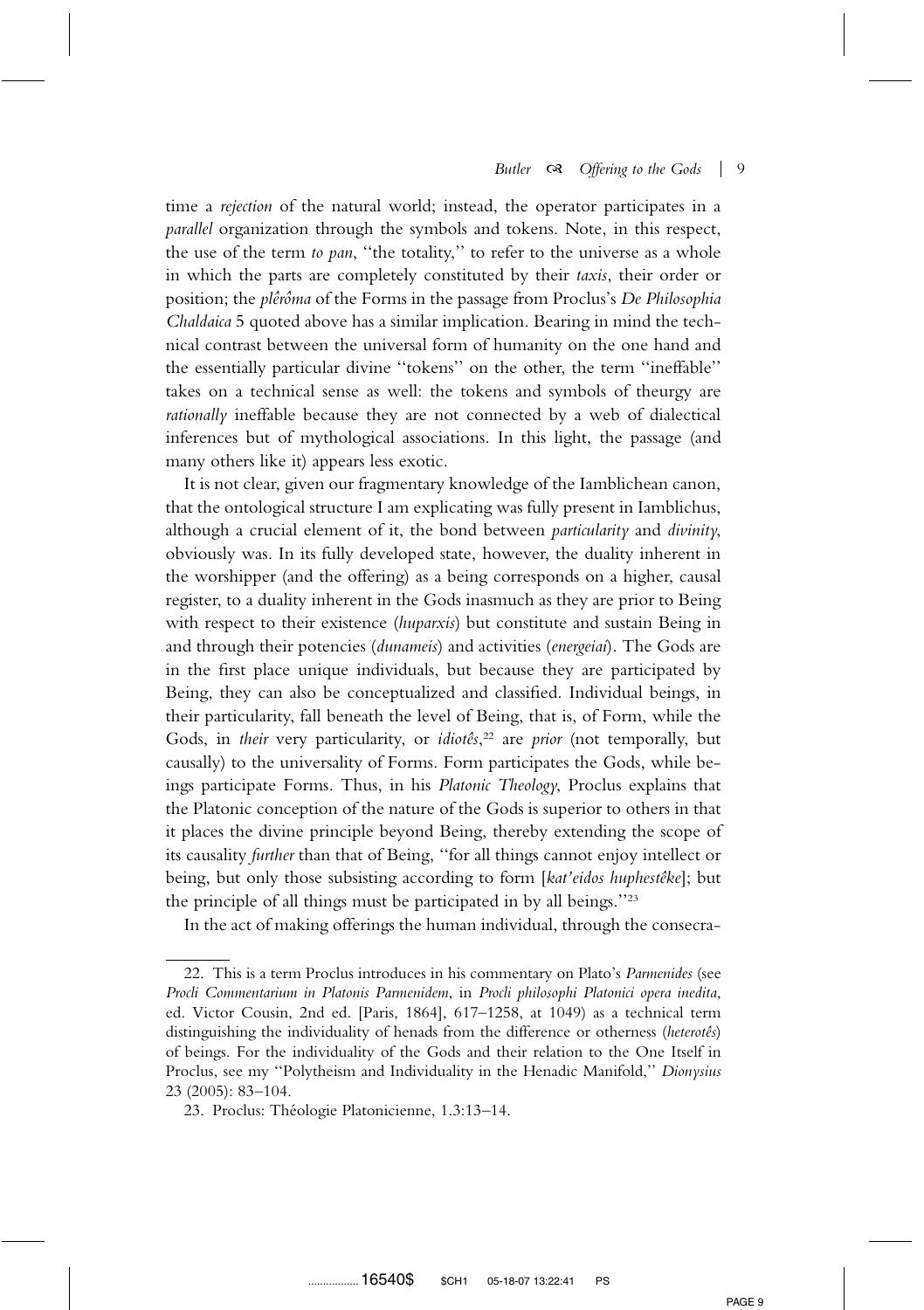tion of particular items, makes a connection with the individual deity who receives it, a vitalizing bond between individuals *beyond Being* in two different ways: the Gods, who are *prior* to Being, and particular beings, who derive their own being from their participation in universal forms and are thus nonbeings relative to those forms. This bond between individuals grounds Proclus's piety, as we can see from a passage in his commentary on Plato's *Timaeus*, explaining that one must ''stand aside from all other pursuits'' in order that ''alone, one may associate with the solitary deity, and not attempt to join oneself to the One by means of multiplicity. For a person like this accomplishes the very opposite, and separates himself from the Gods.''24 It is evident here (from the plural ''Gods,'' if nothing else) that concept of ''unity'' refers here to the individual integrity of the worshipper, which approximates them to the existential individuality of the chosen deity. The deity's individuality, in turn, grounds the cultural particularity of ritual—one does not explicate a *form* by a myth, after all, but a *God*, and one does not refer to a God by a *word* but by a *name*.

## $\alpha$

With these general features of Neoplatonic metaphysics in mind, we can now turn to the discussion of offerings to the Gods in the *Encheiridion* commentary of Simplicius.25 The historical context in which this commentary emerged is significant. Simplicius was active in the sixth century CE, and was thus one of the last great pagan philosophers of antiquity. A native of Cilicia in Asia Minor, he studied at Alexandria under Ammonius and at Athens under the last head of the Platonic Academy, Damascius. The Academies at Athens and Alexandria were the undisputed centers of the study of philosophy in late antiquity, as well as focal points for pagan resistance to Christian hegemony. Since the time of Iamblichus, the major Neoplatonists had been selfconsciously and self-assertively pagan. From the Academy at Athens in particular, thanks in part to its endowment, which freed it from dependence on state subsidies, issued the voice of a pagan intelligentsia standing atop the unbroken intellectual tradition of classical antiquity and defiantly claiming that tradition to be inseparable from pagan religiosity. The religious climate in which Simplicius lived would have had a profound effect upon his under-

<sup>24.</sup> Proclus, *In Platonis Timaeum commentaria*, 1: 212.

<sup>25.</sup> Subsequent parenthetical citations will be to page numbers in *Commentaire sur le Manuel d'Epicte`te*, ed. and trans. Ilsetraut Hadot (Leiden: Brill, 1996); translations from *On Epictetus' Handbook*, trans. Charles Brittain and Tad Brennan (Ithaca, N.Y.: Cornell University Press, 2002), 27–53, occasionally modified.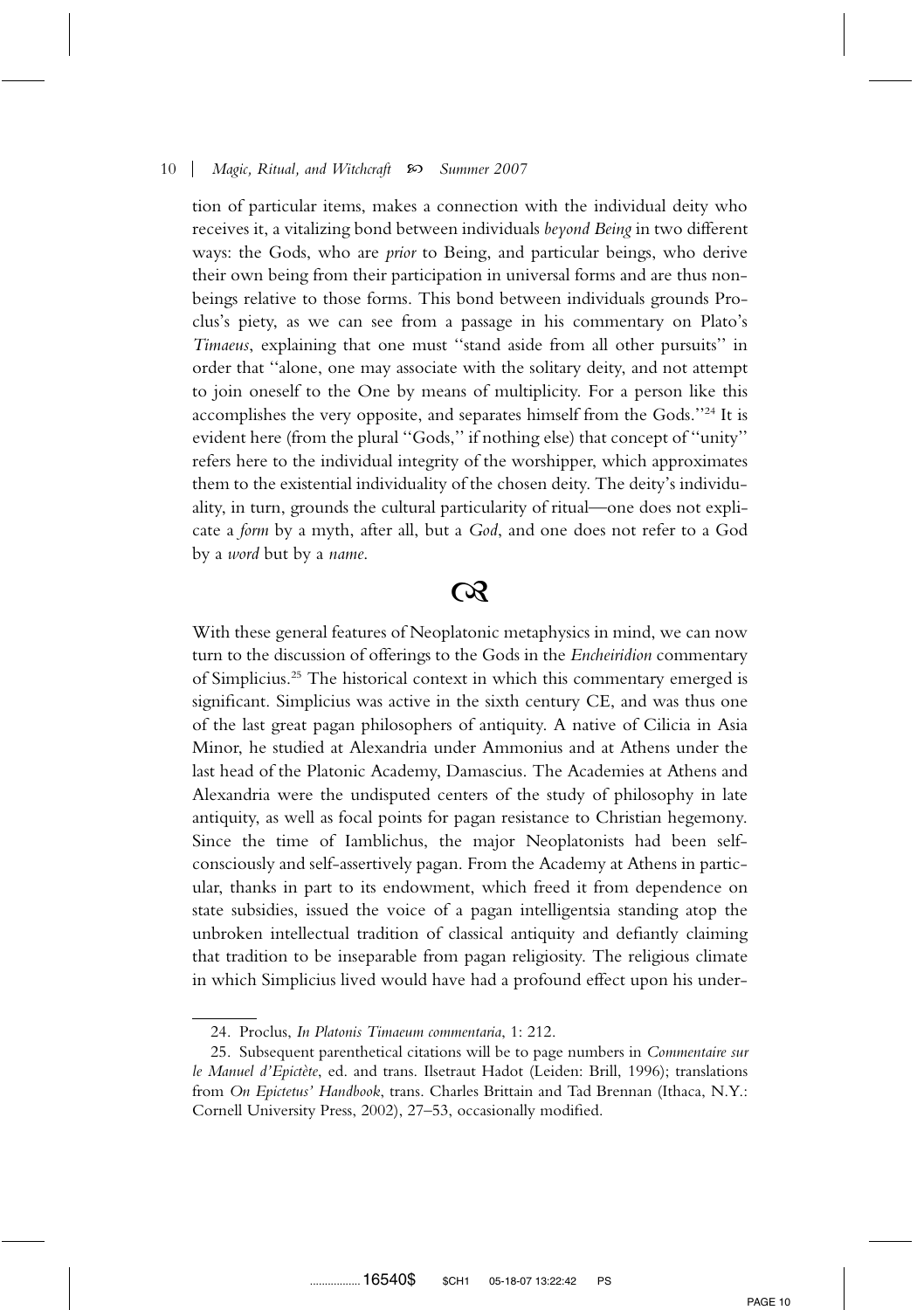standing of the relationship of humans to the Gods in general, but especially the role and function of ritual in that relationship. At the time in which he writes, pagan temples within the reach of Christian authority had been closed, and hence the distinction between public and private pagan worship had virtually vanished: there *was* only the private. Ritual observances in honor of the Gods could only be undertaken by individual worshippers or small private circles rather than by a dedicated priestly establishment.<sup>26</sup>

Simplicius begins his discussion of chapter 31 of the *Encheiridion* (lemma 38 in Hadot) with an explanation of the logic implied in Epictetus's transition from the subject matter of chapter 30 to that of chapter 31, a transition that might otherwise seem arbitrary. Chapter 30 begins with the affirmation: ''The appropriate actions for us to do are usually measured out for us by our relations,'' and goes on to explain that in the relationship to, say, a father, a brother, a neighbor, a fellow citizen, or a general, our relationship is not, insofar as it is a matter of ethical concern, with the actual father, brother, or general, who may play their roles well or poorly, but with the position of these *roles* themselves in an ideal system of relations. We need therefore to understand the ideal order—a relationship, we should note, of universal to universal—embodied in these relationships. The transition from chapter 30 to chapter 31, therefore, for Simplicius, is that after having dealt with the actions consequent upon our (ideal) relations to our (idealized) fellow beings, Epictetus proceeds to the appropriate actions defined by our relations to the Gods, and it is implied that there may be some significant structural difference in this relationship from the ones discussed in the previous chapter.

Simplicius stresses at the outset that we should not think that our relationship to the Gods means that the Gods *need* something from us. He is the inheritor of a long tradition, at least among philosophers, that had firmly established the Gods as absolutely autonomous and free by definition of need of any kind. He emphasizes the point on one hand because in his commentary on the previous chapter he has occasionally articulated the requirements of certain relationships in terms of the other's needs requiring our attention, but also and importantly because he is aware of a strong tendency to see the giving of offerings as supplying a need of the Gods for such things. One can imagine that correcting such an understanding of the offering would have had a special relevance in Simplicius's historical context, when offerings could only be made to the pagan Gods privately, even clandestinely, and

<sup>26.</sup> For more about the pressures experienced by pagan intellectuals in this period, see Polymnia Athanassiadi, ''Persecution and Response in Late Paganism: The Evidence of Damascius,'' *Journal of Hellenic Studies* 113 (1993): 1–29.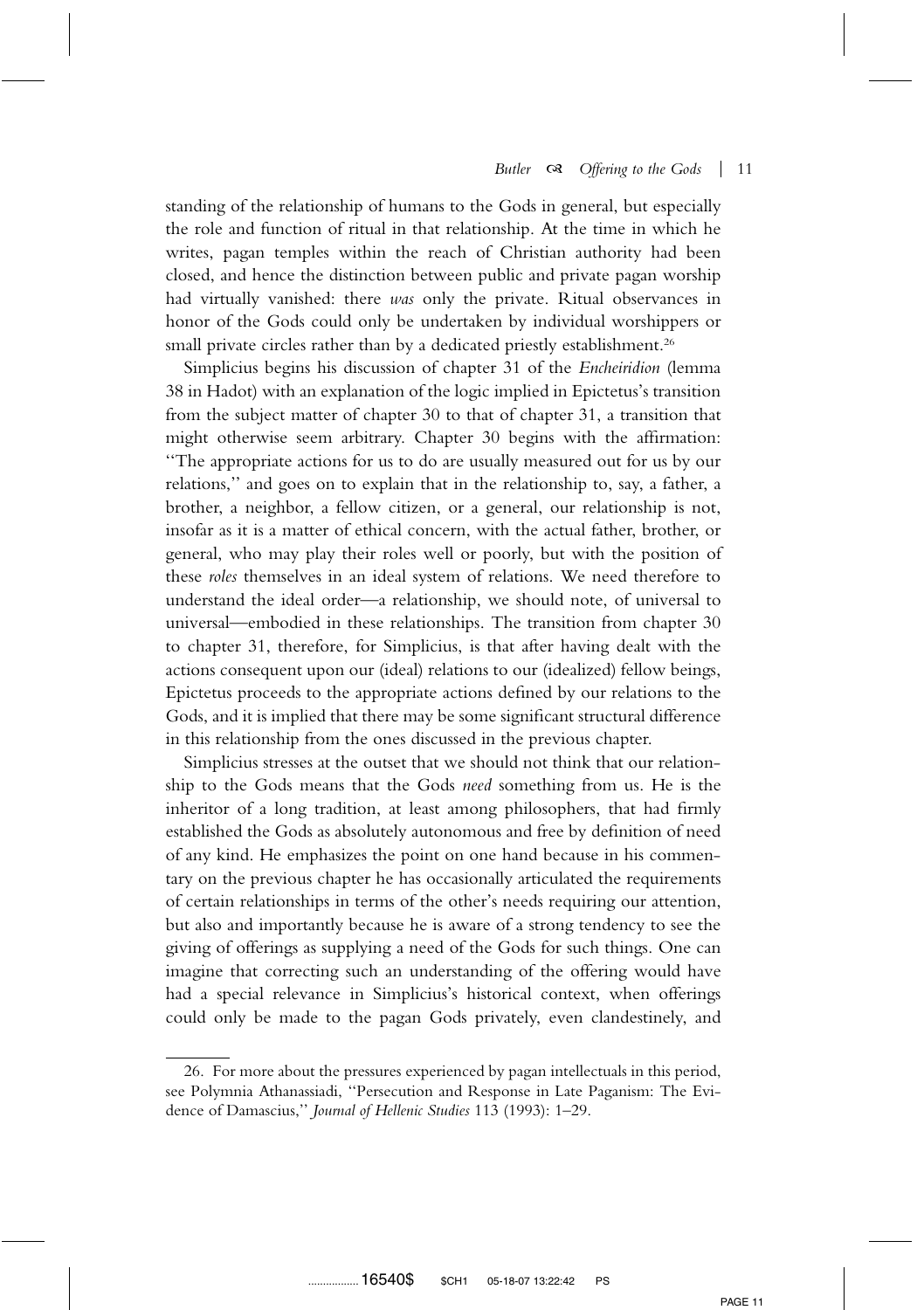hence in much more humble fashion than before. The appropriate actions toward the Gods, then, must clearly not be thought of as supplying their needs.

In the relationship to the Gods, Platonists stress the soul's ontologically determined reversion (*epistrophê*) upon its causes—in performing ritual directed at the Gods, the soul works on itself. Simplicius affirms this when he asserts that the appropriate actions in relation to the Gods are those that serve to ''assimilate (*oikeiounta*) and subordinate (*hupotattonta*) us to them'' (361). The ''subordination'' Simplicius speaks of here is not some kind of recognition of fallen nature. In Neoplatonism to turn back toward or reflect its causes is constitutive for the reverting entity, and by arranging ourselves under the Gods (the literal sense of *hupotattein*) and understanding our relationship to them we position ourselves to receive their illumination and thus become *like* them (the sense of *oikeioun*). Simplicius's formulation here is not novel, although for this work upon oneself to be seen not merely in an ontological but also in an *ethical* light is significant. The relationships analyzed in the previous chapter (father, neighbor, fellow citizen, etc.) were to be understood in their essences (ontologically) in order that we might know how to live ethically through them. What is the ethical content Simplicius sees in the relationship with the Gods?

According to Simplicius, a key point made by Epictetus is that we should ''obey the things which happen through their [the Gods'] agency, and [quoting Epictetus] 'yield to them willingly' and contentedly, 'in the belief that they happen by the best judgment' and by good forethought'' (361). There could be no more pervasively Stoic reflection than that we must accommodate ourselves to that which happens beyond our control, and even see it as providential. However, there is a special relevance of this to the making of offerings. Simplicius wishes to purge us of the notion that we would seek to *sway* the Gods by offerings. He spells out what should be determinative for our attitude toward the Gods explicitly in three theses: the Gods exist, they exercise forethought, and they do so in a way that is just and in accordance with correct reason. The making of offerings, then, must not be corruptive either of the proper notion of the Gods and their own disposition in relation to the cosmos, nor of our own proper care for ourselves. It must not, therefore, express a disposition in us to find good and evil in external things. Our whole attitude toward the Gods is corrupted if we see them as the givers at one time of good things to us and at another time of evils, and, what is worse, insert offerings into this cycle. People fail to infuse the institution of worship with a rational sense of the totality: ''Sailors get upset when the favorable wind does not blow for them, even though one sailor often needs a south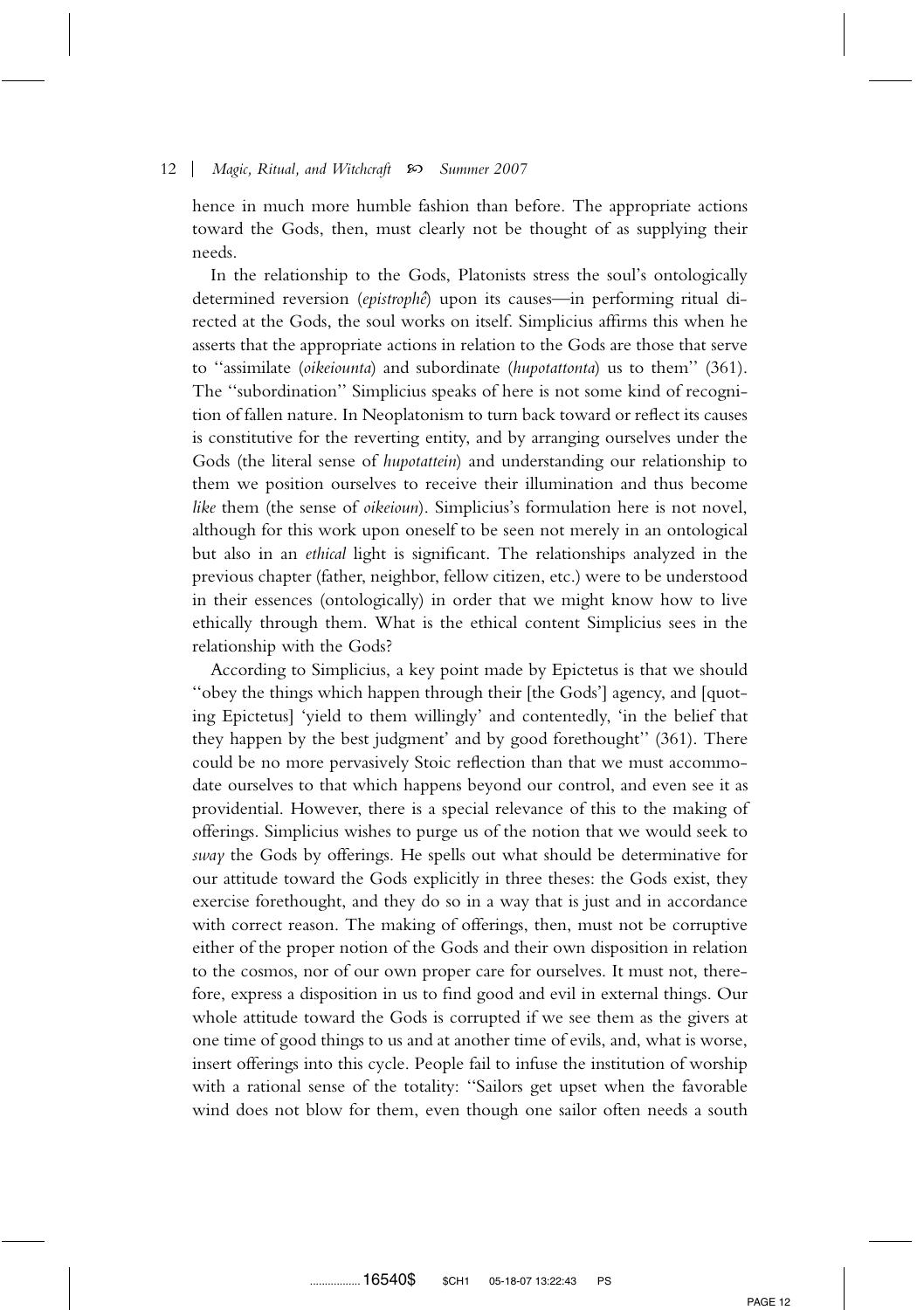wind and another a north wind at the same time. They don't consider that it is impossible for contrary winds to blow at the same time'' (363). Simplicius explains that ''we dedicate and sanctify our soul to the God, its cause, by purifying it through a scientific conception (*episteˆmonikeˆs* ... *ennoias*) of him and a life in accord with nature'' (364). But ''when the soul has been purified in the manner described, it should also offer the first fruits of the externals given to it by the God.''

How does a ''scientific conception'' of the divine purify the soul? It is crucial to note that since Aristotle<sup>27</sup> epistêmê, "science," is always of the univer*sal*, and of the particular strictly in its universalizable, formal aspects. Science treats of the universal while ethics concerns the particular. The ritual act has the potential, however, to *synthesize* the universality of the scientific and the particularity of the ethical. Science plays a ''purifying'' role in that the ''scientific'' conception of the Gods establishes universal propositions about their relationship to the world that prevent us, in virtue of their very universality, from expecting things of the Gods that are impossible or cannot, at any rate, be expected to be provided in all situations (like the two sailors each praying for a wind contrary to the one for which the other prays) and therefore blaming them when our desires are not fulfilled. It prevents the relationship with the Gods, therefore, from being corrupted in a manner that would, in effect, break off the contact. A more immediate synthesis, however, is suggested by Simplicius. In his analysis of the offering, he highlights the relationship between universal and particular in an unexpected fashion.

The ''customary and lawful honors'' that are ''offered to the divine through external things,'' Simplicius explains, were ''revealed to human beings by the God . . . so that we could achieve assimilation to him through them, and so that external things, which have the benefit of divine illumination through our offerings, could become bountiful and truly serviceable to us'' (364). That is, ''we . . . receive the God through these external things, in the measure that is fitting to them and when they have become suitable for the divine illumination.''28 Simplicius says that ''through the small portion

<sup>27.</sup> *Nichomachean Ethics*, bk. 6.

<sup>28.</sup> It is interesting to note that Simplicius discusses the offering not as ''material,'' but as ''external.'' This less ontologically loaded terminology suits the evolution in later Platonism away from the dualistic opposition of form and matter, whereas earlier philosophers concerned with ritual may have seen the significance of the offerings in their affirmation of *continuity* in the hierarchy stretching from the divine through all the intermediary hypostases to the material. Iamblichus, despite his crucial role in articulating the distinction between formal and existential determination, still largely sees offerings in this light. Accordingly, this continuity forms the basis of Gregory Shaw's defense of the theoretical integrity of Iamblichean theurgy (Shaw, *Theurgy and*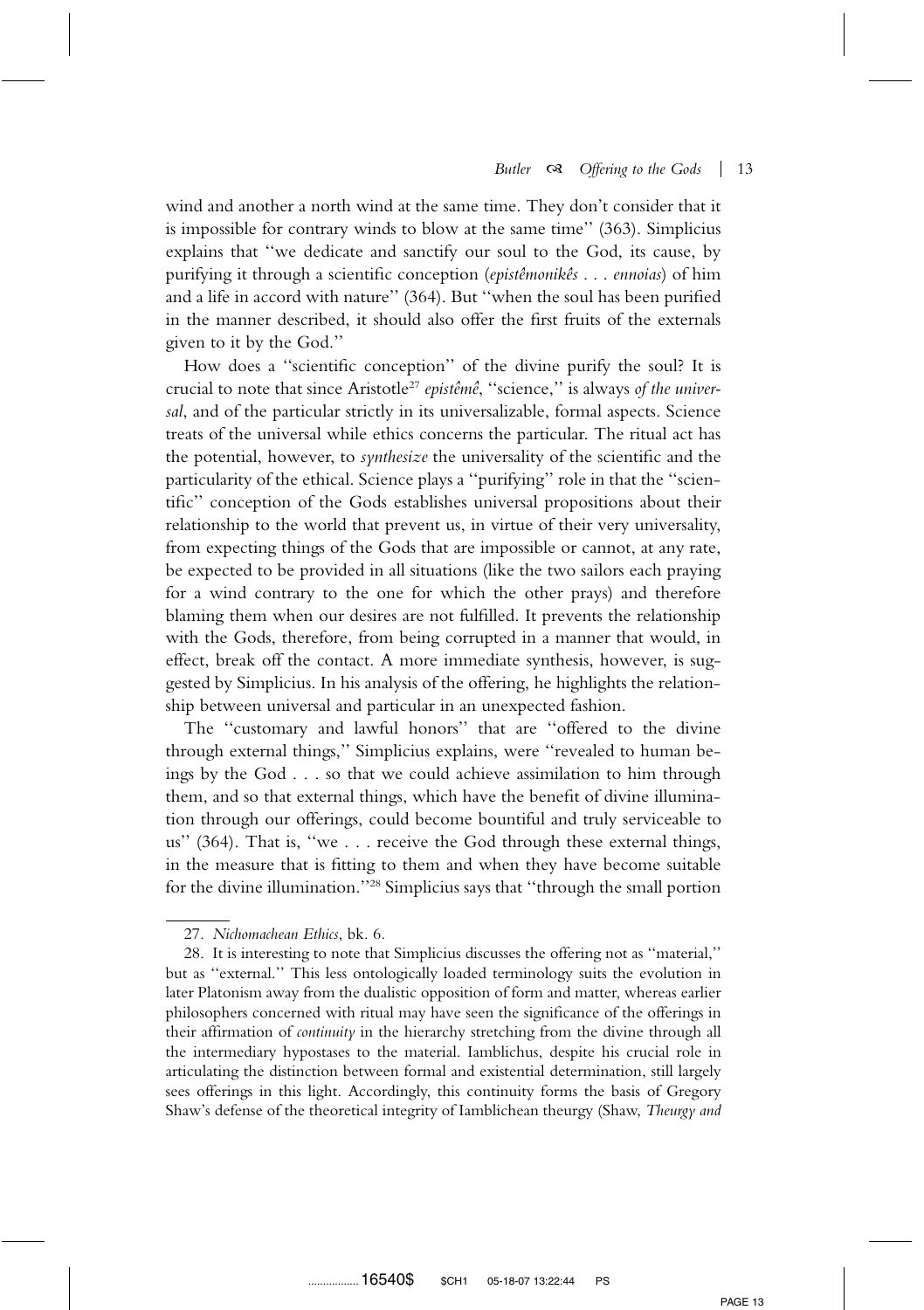that is offered, the entire species (*to holon eidos*) to which it belongs is dedicated and sanctified to the God, and obtains the divine (*theothen*) assistance that is proper to it'' (365). He prefaces this statement by ''as I said,'' referring apparently to the remark that external things partaking in divine illumination by being offered to the Gods become both ''truly serviceable to us,'' that is, presumably, serviceable beyond their simple utility, as well as ''bountiful.'' With the notion of *bounty* Simplicius hearkens back to the sort of doctrine that is often perceived to lay at the heart of the practice of making offerings from its very beginnings: by giving of the first fruits to the Gods, we ensure that more of their kind are produced. However, the philosophical formulation of the doctrine involves something more. The primordial power of the offering to secure abundance comes about through the affirmation of the divinity of the particular, which infuses the class of which it is a member: its particularity allows it to be a special conduit for divinity.

Conversely, we have seen that Simplicius speaks of the necessity for the human soul to "purify" itself by appropriating the universalizing "scientific" perspective on the divine. This is only a ''therapeutic'' measure, however. To turn toward its *ultimate* causes does not call for the soul to lift itself out of its particular context, even if its *nearer* causes—that is, in the hierarchy of Being—demand just this. Although we must be properly positioned with respect to the hierarchy of Being in order to perform it correctly, the *point* of ritual lies in the affirmation of that context itself, for this completes the act of procession begun by the Gods. Hence Simplicius takes what seems to have been, for Epictetus, advice to trouble oneself as little as possible about the details of any particular cult, but simply to ''mak[e] offerings at various times according to the customs of one's country,'' and interprets it as a programmatic statement about the necessity for engaging with the Gods through the cultural and historical context in which they have revealed themselves to the world. Not only is the cultural context in which we find ourselves in some fashion reflective of the choice of life that we made before our birth (365,  $119-20$ ),<sup>29</sup> and therefore not something adventitious to us, but Simplicius compares it to the environment which fosters certain kinds of flora and fauna while another environment fosters others (124–25).

In addition, Simplicius says that ''each person propitiates the divine

*the Soul*, passim). But the theoretical refinements of later Platonists permitted a nondualistic solution—and it is noteworthy in this respect that in the *Encheiridion* commentary Simplicius engages in a lengthy critique of Manichean dualism.

<sup>29.</sup> The choice of elements of one's future life in the interim between death and reincarnation, as in book X of Plato's *Republic*, was a standard Neoplatonic doctrine.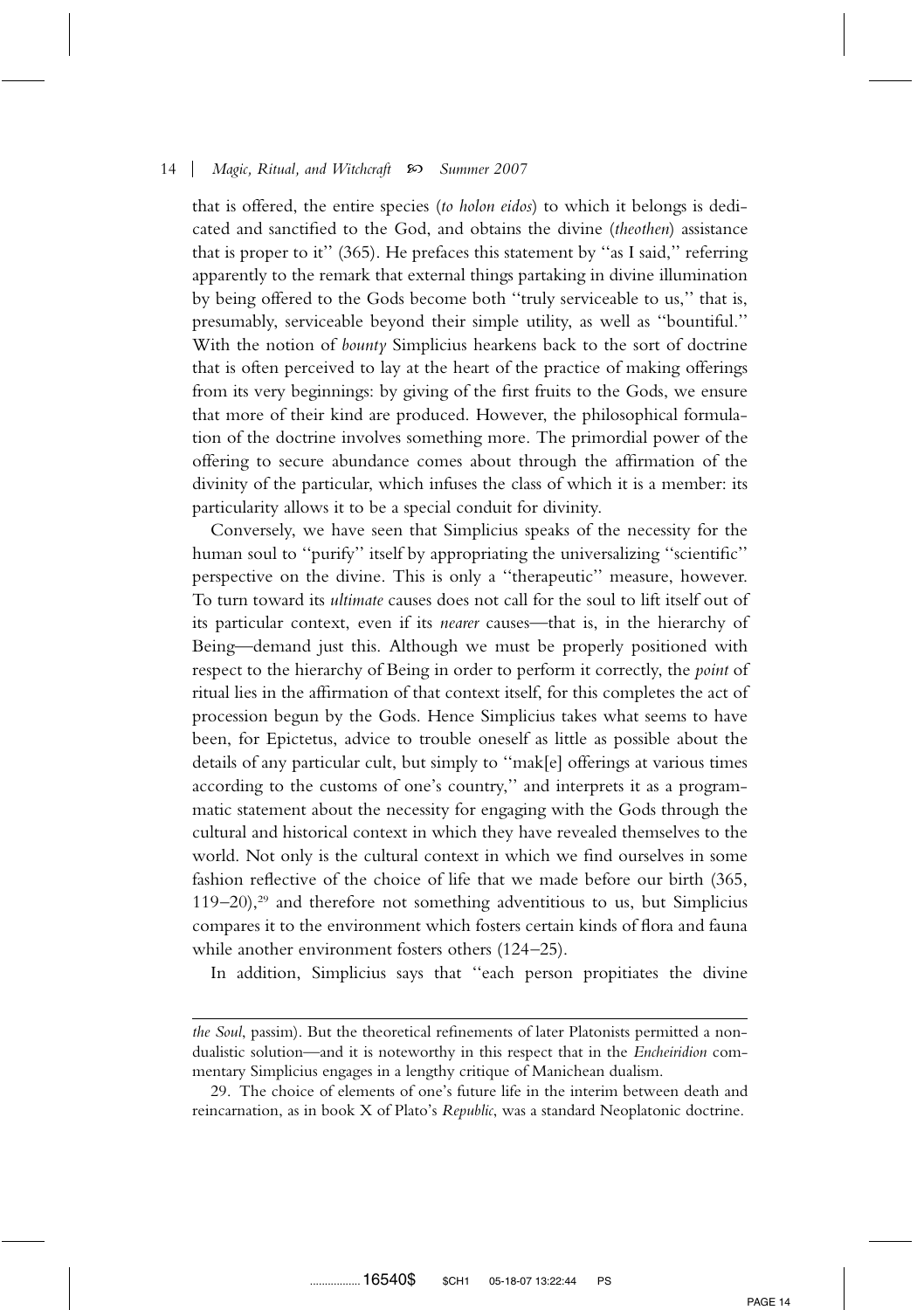through the rites which the God revealed and which they themselves became aware of through experience [ *peiras*]'' (126–27). The appeal to experience is important because it points to the value of the individual's appropriation of the cultural and historical material which has been made available to them by virtue of their situation. The worshipper is not just a passive receptacle of tradition, especially in Simplicius's day, when the choice to continue worshipping the traditional Gods was by no means reflexive or even easy. Simplician worshippers are going to weigh, by experience, the effectiveness of the rites they perform. Hence Simplicius points immediately to the results that can occur and that are themselves inseparable from the particular time, place, and method of ritual:

When the affairs of the God [*ta peri theon*] are celebrated in accord with the God [*kata theon*], a particular activity of divine illumination becomes evident on certain circumscribed days which is not evident on other days: the sick are cured, and sometimes beneficial events are foretold. A difference of time, or the consonance of place and method with what is uttered, wrought and offered—all of these have a great effect on assimilation to the divine [*pros tên theian oikeiotêta*]. (365–66; trans. mod.)

Simplicius underscores the same message in his interpretation of Epictetus's rather bland injunction that offerings should not be made ''in a slovenly way or without care.'' For Simplicius extends this to all ''divine words and deeds'': ''if anything is left out, or rearranged, or confused, divine illumination does not occur—instead, the negligence of the one performing the ritual waters down the power of the events'' (366). This is not about the triumph of mechanical compliance with the letter of ritual over its spirit. Words and actions, names and formulas, are precisely what differs from culture to culture and religion to religion, but the philosopher does not speak in the voice of a universalism that would dismiss these differences as veils upon an underlying identity. Instead, it is only in the particular that the universal is active and authentic. It is in the same spirit that Proclus remarks, in his commentary on the *Cratylus*, that ''just as it is impious to ill-treat the statues of the Gods, in the same way it is not righteous to err regarding names."<sup>30</sup>

This attitude grew, in part, out of the controversy discussed above concerning the translation of the divine names occurring in ritual and magical texts. While for Porphyry culturally particular contents—for example, different languages—are merely a ladder we use to climb up to the universal and

<sup>30.</sup> *In Platonis Cratylum commentaria* 51, ed. G. Pasquali (Leipzig: Teubner, 1908), 19.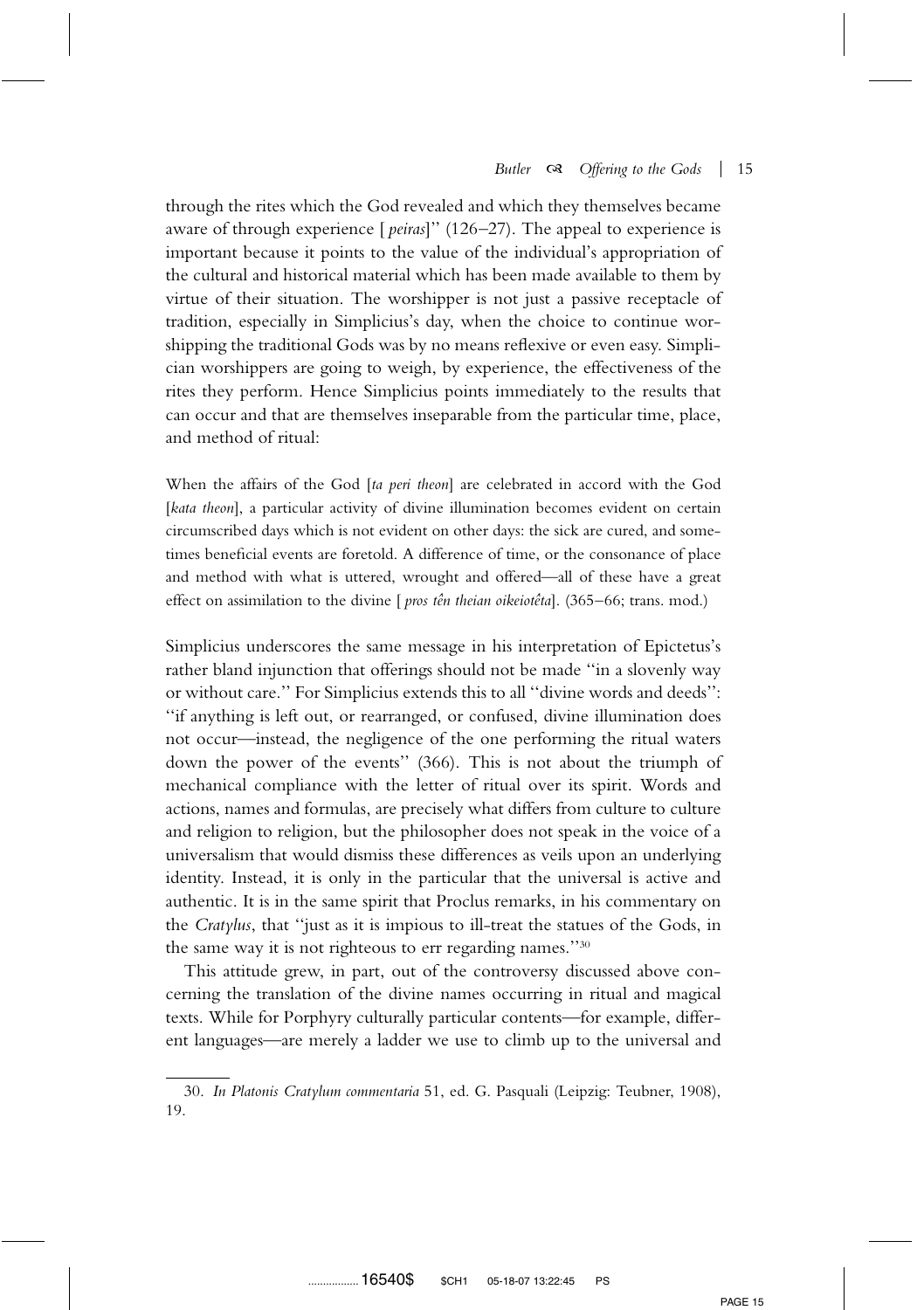then let fall away, for Iamblichus, they are ''tokens'' or ''symbols'' of the Gods. The opposition here is not between intellectual insight and ''irrationalism,'' but rather between two different modes of signification, one that is universalizing while the other is purely of, by, and for the particular. Iamblichus discerned two modes of signification where Porphyry only perceived one. Thus for Simplicius the concrete materials of ritual observances mean not only the physicality of the objects offered, but the culturally specific rituals according to which the offering is performed.

External things ''become bountiful and truly serviceable to us'' (364) when their particularity and facticity have been consecrated to the Gods. Ordinary things thus become extraordinary. Simplicius gives examples of the offering becoming supernaturally energized. But such colorful examples can obscure the principle at work, which is clearer in Simplicius's remarks on the importance of performing the rites ''according to the customs of one's country.'' He explains the variations in worship according to an analogy that is reminiscent of the two sailors praying for contrary winds, only this time with a positive value given to the element of facticity:

You can at least see that when it is day with us, it is night for others, and when it is winter in one place, it is summer in another, and that these sorts of flora and fauna prevail here, and elsewhere other sorts: the earth and the things on it partake of divine goodness in a divided way. (365)

A ''certain circumscribed day,'' Simplicius explains, becomes the locus of ''a particular activity of divine illumination . . . which is not at all evident on other days'' when ''the affairs of the God are celebrated in accord with the God'' (366). There is nothing more essentially holy about such a day than there is something essentially holy about the particular portion of barley that through being consecrated and offered to the Gods has acquired a supernatural potency. A different handful of barley, a different day, would have served just as well, generically speaking. People in another place have different holy days, make different offerings, have different Gods. But that does not make these particulars a matter of indifference. The divine qua divine is not generic but individual, plural, and particular. Simplicius has thus enriched the Stoic text with a Platonic optimism. He began his consideration of the passage from Epictetus with the problem of external things, whose contingency threatens to distance us from the Gods if we think that our ultimate good lies with these things. In a similar fashion, we must not think that only the rites and the Gods of our nation are true. But we must embrace the contingency and facticity of our lives as part of the life we *chose*. What does choosing a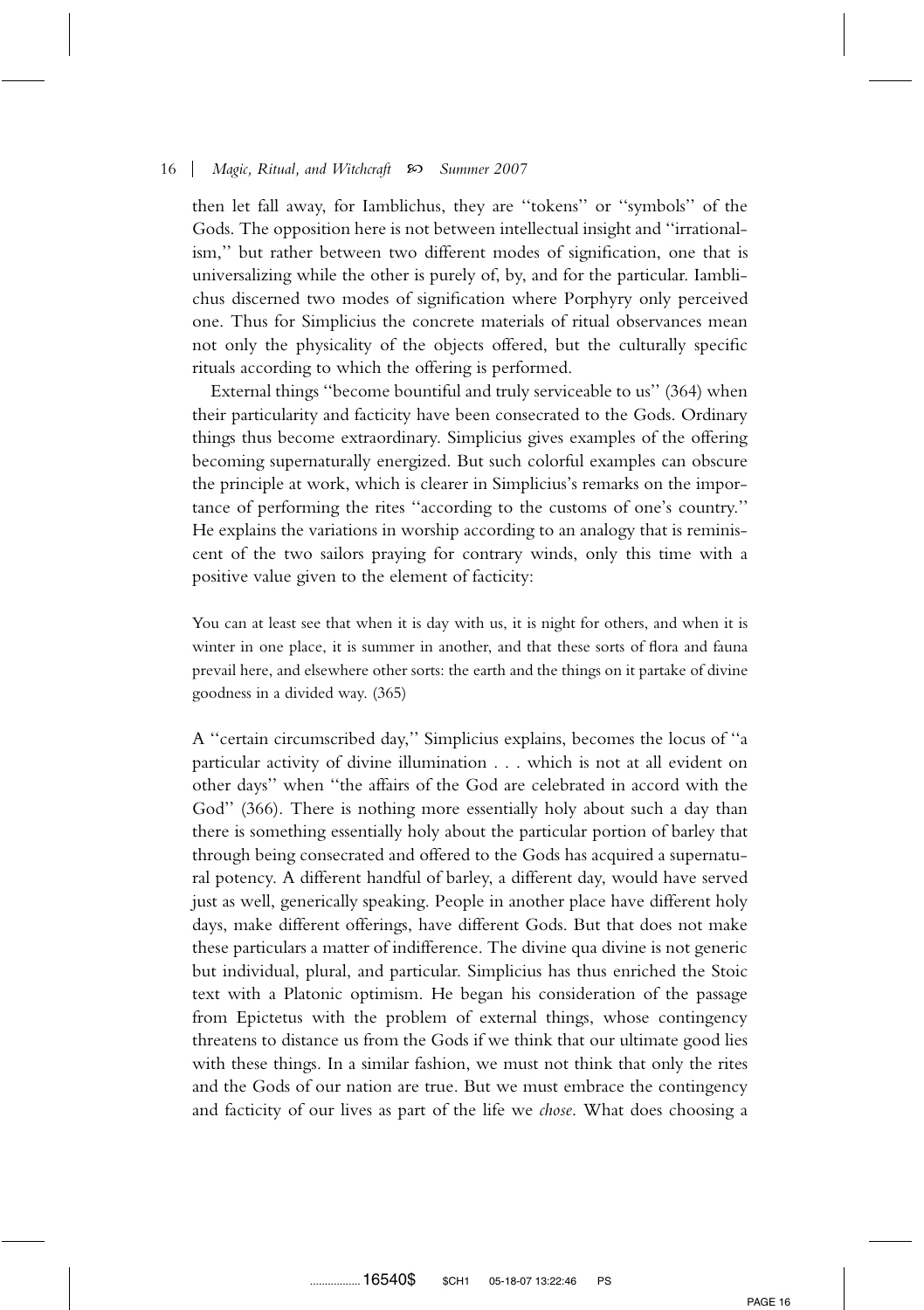life mean, really? None of us recollect such a choice. But to believe that one has chosen one's life means to affirm the particular in its very particularity.

A related theme integral to Proclus's theology is the distinction between the individuality and uniqueness of each God, which can only be apprehended in worship and within the discourse of ''theologians'' (i.e., mythographers—Homer, Hesiod, ''Orpheus,'' et al.), and, on the other hand, the classification of the Gods as this or that type of deity (including the most generic classification of all, that of ''Gods'' as such), which belongs to the philosopher or ''scientist.'' Hence at *In Tim.* I, 303, Proclus remarks that philosophers speak "about" the Gods (*peri autôn*), but not "of each of them him/herself [*auto hekaston*]. And we [philosophers] are able indeed to speak scientifically [*epistêmonikôs*] of them, but not intellectually [*noerôs*]."<sup>31</sup> The distinction here between a ''scientific'' and an ''intellectual'' discourse is that between *epistêmê*, always of the species, and a *noêsis*, an intuition, as it were, of individual Gods with proper names. Indeed, one finds that Proclus, when speaking ''philosophically,'' refers to classes (*taxeis*) of Gods, the discourse about particular, named Gods being appropriate to ''theologians.'' This is not a question of the limitations of the particularistic discourse, but rather of the limitations of the universalizing discourse of the philosopher. Hence we find Proclus exhorting us at one point to turn from the ''indefinite and common [aoristou . . . kai koinês] doctrine" about a particular class of Gods to the "Greek tradition [phêmên] concerning it."<sup>32</sup> Here it is the philosopher's discourse that cannot, because of its universalizing nature, reach all the way to the divine, which is by its nature individuated.

Simplicius, like Proclus before him, is concerned to maintain both kinds of relationship to the Gods. Preserving the distinction between a ''scientific'' (formalizing or abstract) discourse about the Gods, and a ''theological'' discourse that is practical and addresses particular, named deities by means of traditional cultic structures, and upholding the value of the latter, came to be seen by the pagan Platonists of late antiquity as essential to preserving paganism itself. Given the strongly hierarchical structure of Neoplatonic logic, subordinating the practical theological discourse to the philosophical discourse about the Gods would have meant that the philosophical discourse was all that was really needed. But such a conclusion would have been neither prudent, insofar as the pagan Platonists wanted very much to argue for the importance of sustaining the traditional cults, nor would it have properly expressed the pretheoretical intuitions of these Platonists about the existential

<sup>31.</sup> *In Platonis Timaeum commentaria* 1: 103.

<sup>32.</sup> *The´ologie Platonicienne* 5.35:127, lines 8–12.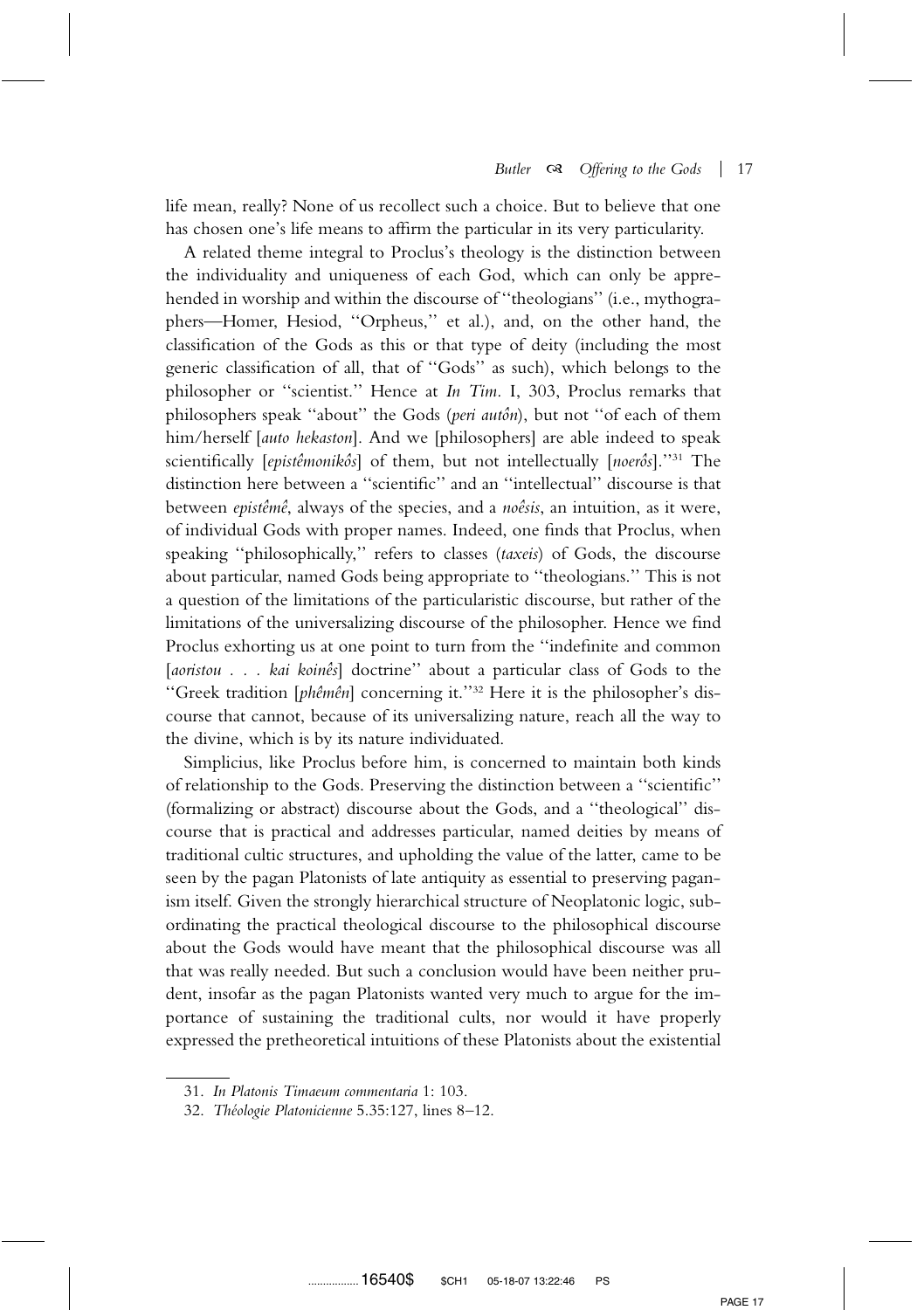status of the Gods as real individuals. It was desirable, therefore, and also convergent with refinements taking place in the discourse of Neoplatonic metaphysics, to arrive at a solution that would grant a status to a discourse of particularity (properly understood) superior to that granted to the discourse of universality. Accordingly, the discourse of the ''theologians'' concerning particular, named Gods corresponds to the supraessential domain of *huparxis*, or existence, while the ''scientific'' discourse of the philosopher (the interpretation of the negations in the first hypothesis of the Parmenides, for example, as referring to corresponding classes of Gods), in contrast, delineates the stages in the ideal constitution of Being. A balance was thus struck such that the primacy of the theological discourse protected it from rationalizing ''demythologization'' while the universalizing philosophical discourse, equally divine in origin, held its ground against the absorption of philosophy by any particular, dogmatic theology.33

#### APPENDIX: ON THE PARALLEL SERIES

The parallel series that I term ''formal'' and ''existential,'' respectively, in the present article are recognized by Andrew Smith, but he sees the role of ''unity'' in what I call the existential series in terms of ''union'' (i.e., of the subject and object of cognition) rather than individuation, as I do.<sup>34</sup> A comprehensive account of my reasons for interpreting the concept of unity in this way would require a detailed discussion of the nature of the Neoplatonists' First Principle and its relationship to the henads or Gods, for which see my dissertation and a later article in *Dionysius*. 35

On the other hand, A. C. Lloyd rejects the existence of parallel series or, as he puts it, ''an 'alternative system' which offers a royal road for an entity to bypass the diacosms in a reversion to the One.''36 Lloyd makes this judgment,

<sup>33.</sup> This is, in my opinion, the proper sense in which to understand the divergence Damascius speaks of among Platonists between those ''who regard philosophy as preeminent [tên philosophian protimôsin], like Porphyry and Plotinus and many other philosophers,'' and those who regard ''the hieratic art'' as preeminent, ''such as Iamblichus and Syrianus and Proclus and all the hieraticians'': *In Platonis Phaedonem* 1; *The Greek Commentaries on Plato's Phaedo*, ed. L. G. Westerink, vol. 2 (Amsterdam: North-Holland Publishing Company, 1977), sect. 172, lines 1–3.

<sup>34.</sup> Smith, *Porphyry's Place*, 117–19.

<sup>35.</sup> Edward P. Butler, ''The Metaphysics of Polytheism in Proclus'' (Ph.D. diss., New School for Social Research, 2003); Butler, ''Polytheism and Individuality.''

<sup>36.</sup> Lloyd, ''Procession and Division in Proclus,'' in *Soul and the Structure of Being in Late Neoplatonism*, ed. H. J. Blumenthal and A. C. Lloyd (Liverpool: Liverpool University Press, 1982), 38.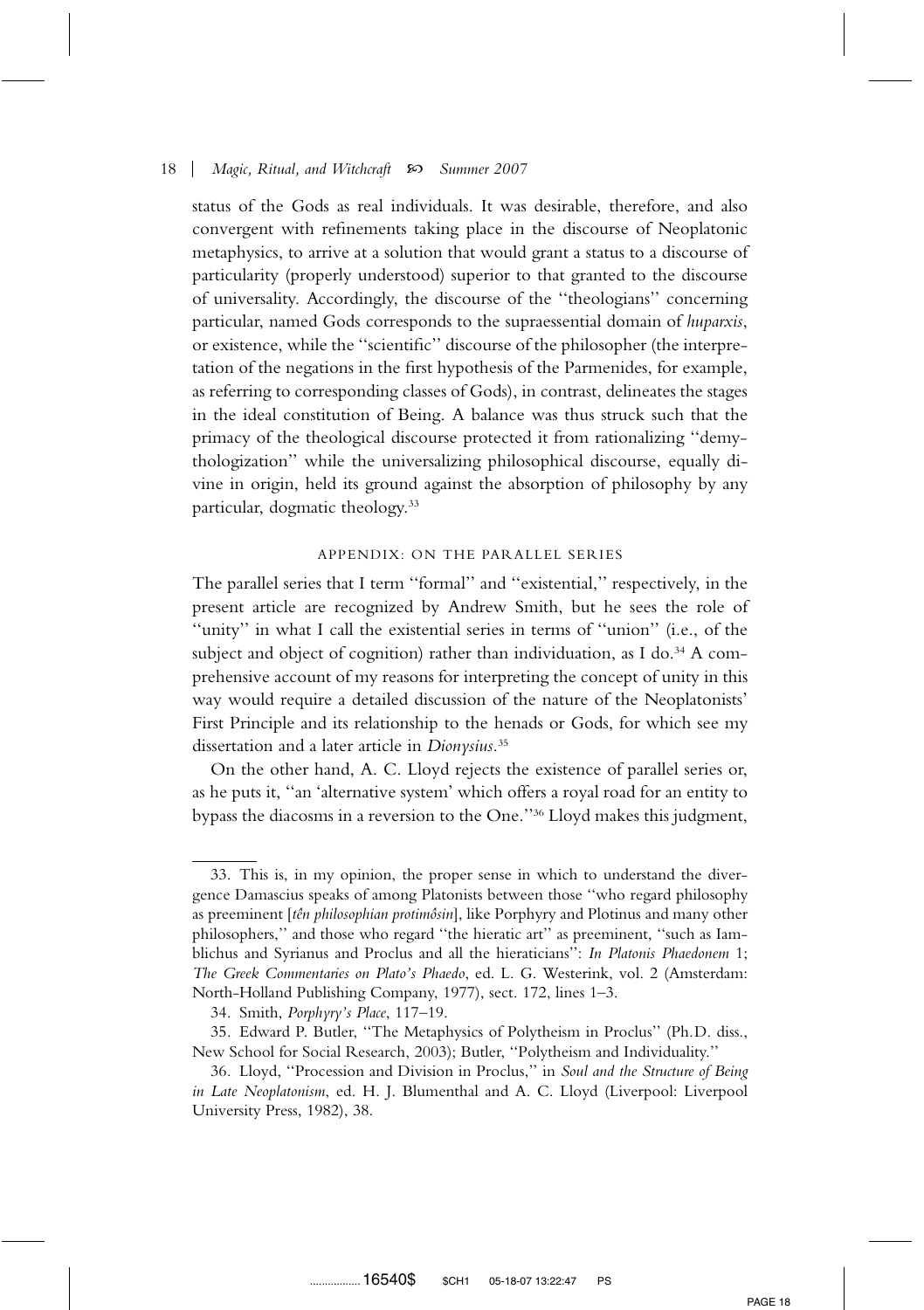however, without explicit reference to texts supporting an ''alternative system'' such as (but not limited to) *De Phil. Chald.* V (see below). Sheppard rejects that the latter implies an alternative way of reversion, but for reasons that are faulty: ''At the beginning of the fragment Proclus claims that philosophy and the oracles agree: he wants here to show that both come to the same thing, not that they present alternatives."<sup>37</sup> Indeed, both ways of reversion for the soul do come to the same thing—the Gods—but in different ways, ways that Proclus says are ''in harmony'' and not, therefore, identical.

Part of the dispute seems to lie in the notion that the ''alternative system'' ought to constitute what Lloyd calls a ''royal road,'' that is, a more direct mode of reversion to the soul's ultimate causes than the ascent through the intervening planes of Being (what Lloyd calls here ''diacosms''). Indeed, the antihierarchical tendencies in Proclus's doctrine of the henads lead Christian Guérard to remark that for Proclus, "[l]'idée de hiérarchie, fondamentale dans tout le platonisme, ne vaut plus . . . par rapport aux dieux,'' and that thus Proclus's henadology represents something "révolutionnaire dans la pensée grecque classique.''38 Lloyd adduces as evidence against the ''alternative system'' prop. 128 of Proclus's *Elements of Theology*, which reads: ''Every God, when participated by entities nearer to him, is participated directly; when by those more remote, through a greater or lesser number of intermediaries."<sup>39</sup> But the independence of the existential series does not require that it represent for Proclus a shortcut allowing an individual soul to bypass working on him or herself as an ensouled being. The antihierarchical aspect of the existential series derives from the nature of the Gods themselves, from the fact that each plane of Being is divinized directly by Gods active on that plane and who do not for their own existence depend on anything prior to themselves. The series depending from the Gods in their existential aspect, therefore, provide a route for the individual soul to revert qua individual and not just qua soul. But for beings such as ourselves, both modes of reversion are necessary, which is only natural considering that both series originate from the Gods. Smith calls attention to the conceptual distinction Neoplatonists such as Olympiodorus draw between theurgic virtues, which are *heniaiai* or ''unitary'' and possess *huparxis*, ''existence,'' and the ordinary virtues which are ''substantial'' or ''substantifying,'' *ousioˆdeis*, possessing *ousia*, ''substance''

<sup>37.</sup> A. D. R. Sheppard, response to Lloyd's paper, in *Soul and the Structure of Being*, 44.

<sup>38.</sup> Guérard, "La théorie des hénades et la mystique de Proclus," *Dionysius* 6 (1982): 81.

<sup>39.</sup> *Proclus: The Elements of Theology* (trans. modified).